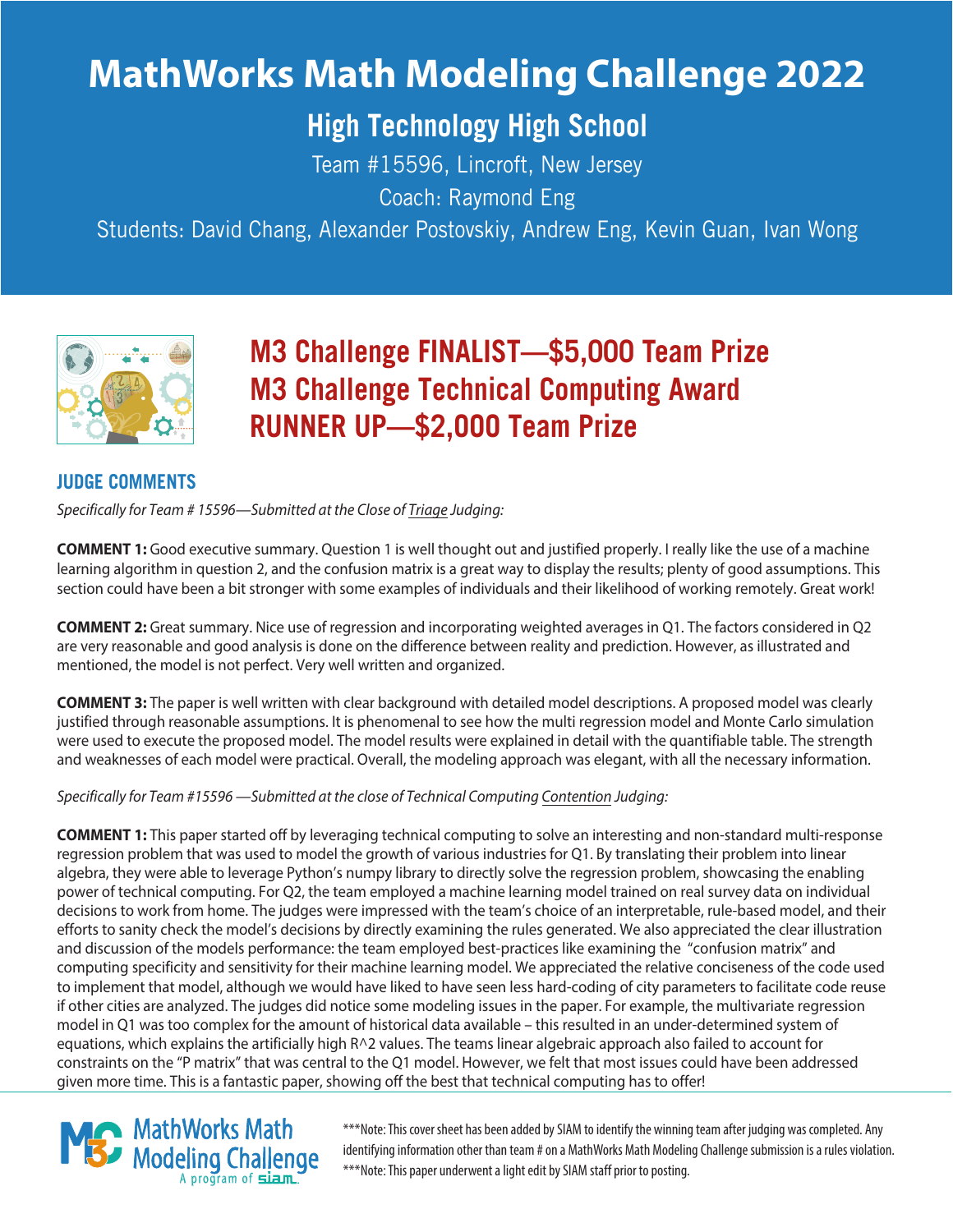### **Remote Work: Fad or Future**

#### **Executive Summary**

In a world suddenly overturned by the COVID-19 pandemic, many have been forced to make the sharp transition from in-person activities to online ones. Workers specifically are faced with the challenge of working from home, and the proportion of remote jobs is still higher than ever before [17]. As we continue to adapt to this persisting trend in the foreseeable future, there are many uncertainties that need to be resolved for national leaders and agencies to make informed policy decisions. This paper proposes mathematically founded insights on understanding how industries will continue to prepare for remote work, how people will perceive their need to work from home, and the impact this will all have on cities around the world.

Since one crucial factor in adjusting to the possibility of shifting to remote work is the number of jobs that are capable of working remotely, we predict the percentage of remote-ready jobs in the US and UK (i.e. Seattle, Omaha, Scranton, Liverpool, and Barry). We fit the growth of each industrial sector for every city based on the size of each market. Then, we multiply the projection of jobs by the percentage of remote-ready jobs in each sector and sum the products to determine the final proportion of remote-ready jobs. We predict that the proportions of jobs that will remote-ready by 2024 for the above cities in order will be .3836, .3592, .3239, .3481, and .3055, while in 2027 the proportions will be .3988, .3585, .3241, .3756, and .3190, respectively.

We then develop a model to address the tendency of any given person to choose to work remotely, based on a set of factors related to personal circumstances. We specifically examine a worker's age, children, occupation, education level, sex, spouse's employment, and elderly family. This data was gathered for a sample of individuals collected from the American Time Use Survey and used to train an interpretable RuleFit machine learning model. The model established a set of decision rules between provided training inputs and outputs, and was able to successfully classify given data of new individuals. We include some of the rules the trained model used for classification in addition to analyzing a confusion matrix and evaluation metrics.

Finally, we predict the economic benefit for each of the cities due to the increase in productivity and work hours from remote workers. To do so, we use a Monte Carlo simulation to randomly generate households and fit their characteristics as dependent variables in the RuleFit machine learning model to determine the likelihood that the people in the household work from home with our first model. From there, we take the sum of the ratio of extra hours worked over total hours worked in a year over every household and multiply by the GDP per capita of the city to find the increase in relative USD (millions USD per 100,000 people) in that city from remote workers. The model predicts that Liverpool, Omaha, Scranton, Seattle, and Barry increased by 26.05, 110.59, 133.81, 114.25, and 5.38 relative

USD in 2024 and 100.24, 64.67, 55.09, 4.33, and 13.02 relative USD in 2027, respectively.

With the influx of jobs that are forced to be conducted remotely as well as a large increase in jobs performed online, it is important to governments, businesses, and individuals to make informed decisions on living locations, careers, infrastructure, and much more. We posit that the models detailed in this paper impart key information that can address the possible incoming changes in transferring to more remote-based working in the future.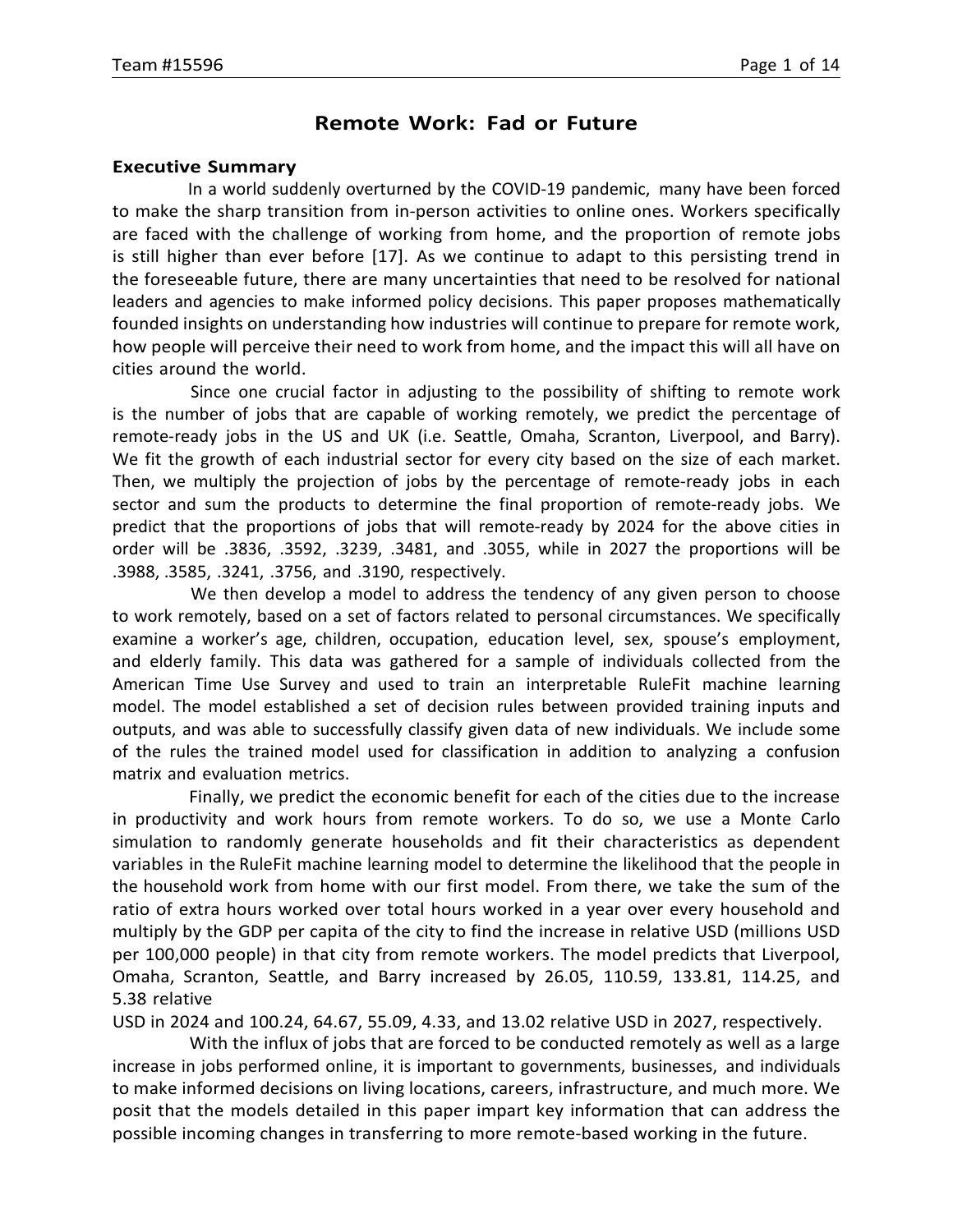# **Contents**

| $\mathbf{1}$            |     | Introduction<br>$\mathbf{2}$                              |  |
|-------------------------|-----|-----------------------------------------------------------|--|
|                         | 1.1 | $\overline{2}$                                            |  |
| $\mathbf{2}$            |     | $\overline{2}$<br>Part I: Ready or Not                    |  |
|                         | 2.1 | $\overline{2}$                                            |  |
|                         | 2.2 | 3                                                         |  |
|                         |     | $\overline{4}$                                            |  |
|                         | 2.3 | 5                                                         |  |
|                         | 2.4 | $\overline{7}$                                            |  |
| $\overline{\mathbf{3}}$ |     | <b>Part II: Remote Control</b><br>$\overline{\mathbf{z}}$ |  |
|                         | 3.1 | $\overline{7}$                                            |  |
|                         | 3.2 | 8                                                         |  |
|                         |     | 8<br>3.2.1                                                |  |
|                         |     | 8<br>3.2.2                                                |  |
|                         |     | 9<br>3.2.3                                                |  |
|                         | 3.3 | 9                                                         |  |
|                         | 3.4 |                                                           |  |
|                         | 3.5 |                                                           |  |
| 4                       |     | Part III: Just a Little Home-work<br>11                   |  |
|                         | 4.1 |                                                           |  |
|                         | 4.2 |                                                           |  |
|                         |     | 4.2.1                                                     |  |
|                         | 4.3 |                                                           |  |
|                         | 4.4 |                                                           |  |
| 5                       |     | <b>Conclusion</b><br>14                                   |  |
|                         | 5.1 |                                                           |  |
|                         | 5.2 |                                                           |  |
| 6                       |     | <b>References</b><br>15                                   |  |
| 7                       |     | <b>Appendix</b><br>17                                     |  |
|                         | 7.1 | 17                                                        |  |
|                         |     |                                                           |  |
|                         | 7.2 |                                                           |  |
|                         | 7.3 |                                                           |  |
|                         |     |                                                           |  |
|                         |     |                                                           |  |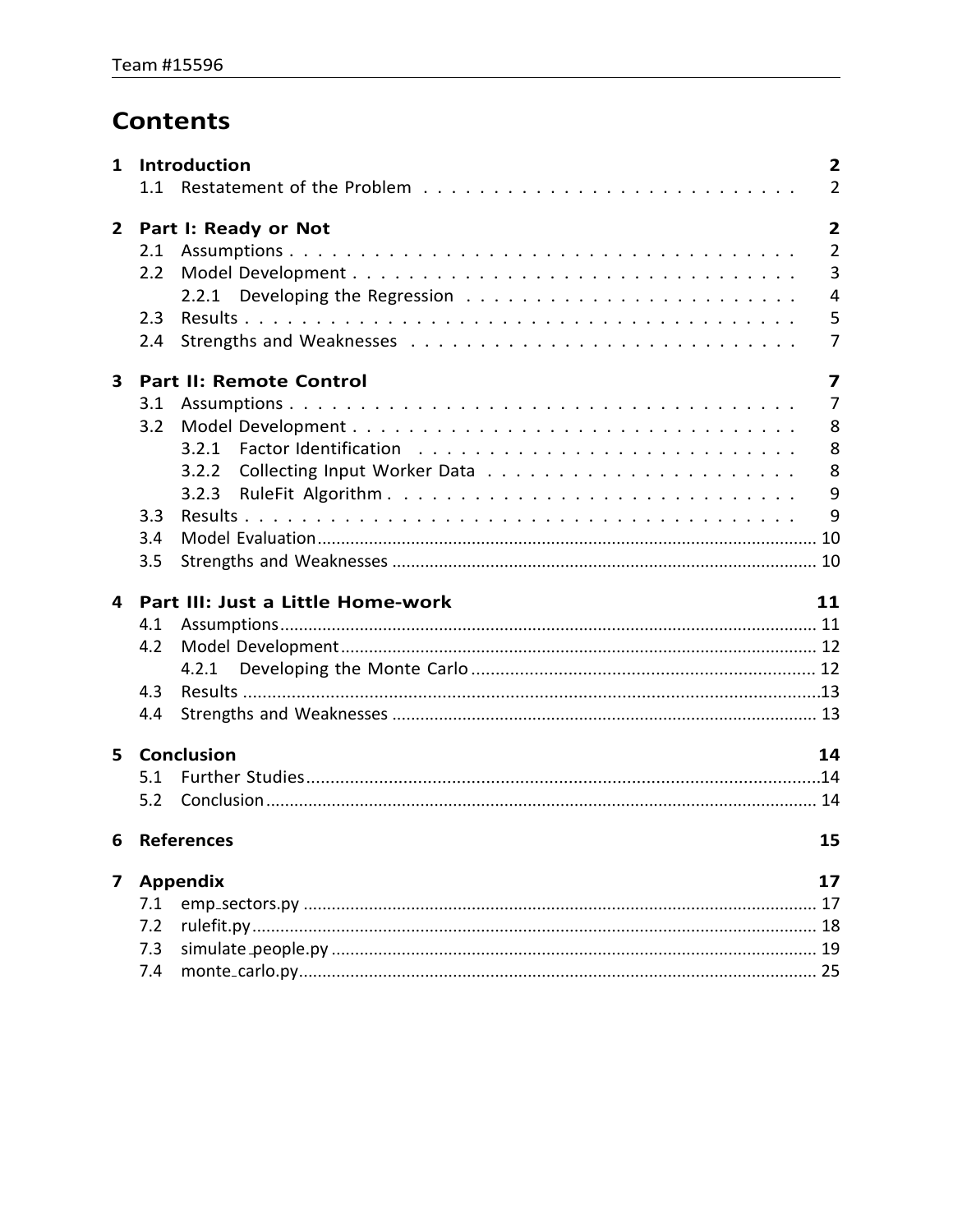# <span id="page-3-0"></span>**1 Introduction**

This section delineates the components of the modeling problem and their objectives. Global assumptions applying to the entire modeling process are also listed.

# <span id="page-3-1"></span>**1.1 Restatement of the Problem**

The problem we are tasked with addressing is as follows:

- 1. Build a mathematical model that predicts the percentage of workers who are remote-ready in 2024 and 2027 for each of the cities Seattle, Omaha, Scranton, Liverpool, and Barry.
- 2. Create a mathematical model that predicts whether or not an individual worker whose job is remote-ready will be allowed to work from home by their employer and will choose to do so.
- 3. Develop a model that will estimate the proportion of workers who will work remotely. For the cities in Q1, estimate and rank the impact that the amount of remote work in 2024 and 2027 will have.

# <span id="page-3-2"></span>**2 Part I: Ready or Not**

Due to the COVID-19 pandemic, many jobs have opted or required their workers to work remotely, creating a shift in the workplace environment and labor force [h]. In this section, we develop a mathematical model which estimates a given city's percentage of workers whose jobs are currently remote-ready and apply the model to the following five cities: Seattle, Washington; Omaha, Nebraska; Scranton, Pennsylvania; Liverpool, England; and Barry, Wales. We then use the model to predict these percentages for the years 2024 and 2027.

# <span id="page-3-3"></span>**2.1 Assumptions**

- 1. *The proportion of the workforce below 16 and above 74 in the UK is negligible.* The number of people not accounted for in the data should be small enough to have little impact on the proportion of the workforce in each industry.
- 2. *The proportion of jobs that are remote-ready in each industrial sector is the same for the US and UK.* Across both the US and UK industrial sectors, the distribution of jobs should be similar, therefore implying that the remote-readiness of their sectors should be approximately equal.
- 3. *Change in the market is solely dependent on the current state of the market.* Each sector of the market competes and affects one another, forming positive and negative relationships. Global influences, such as emerging technology, exert influence through internal market forces.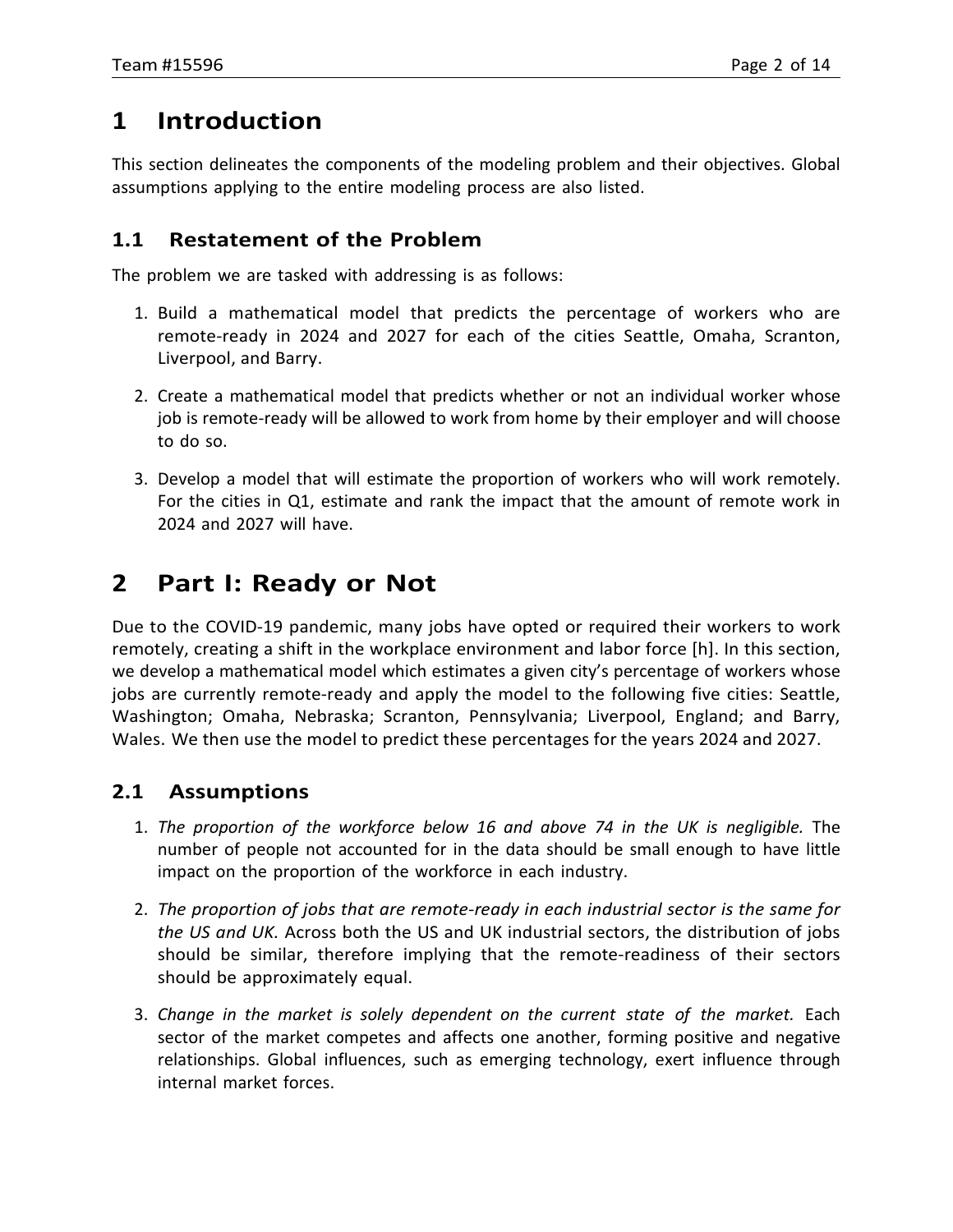- 4. *Local fluctuations in the market are negligible.* It is outside the scope of this model to predict a specific external influence (e.g., a natural disaster) that would undoubtedly have a great effect on the market. However, this effect would be largely in the short term, and thus can be ignored when modeling global trends.
- 5. *The proportion of remote-ready jobs in a specific category is time-invariant.* There is only data about remote-readiness at a single time point. Most likely, remote-readiness is time-dependent, for example, as a logistic function, and this could be substituted into our model to replace the constant proportion were there data. It is not, however, unreasonable to assume that over the short time period in the future we are tasked with modeling, this proportion is approximately constant.
- 6. *The proportions of the workforce for each industry in Liverpool and Barry are well approximated by those of the North West and Wales sectors of England, respectively.* There is a requirement for a large amount of comprehensive data for the regression model that is only available through censuses of the sectors of England rather than the individual city of Liverpool and the town of Barry.

# <span id="page-4-0"></span>**2.2 Model Development**

The proportion of jobs that are remote-ready is the number of remote-ready jobs in the market divided by the total number of jobs in the market. Data exist as to what proportion of certain categories of jobs are remote-ready [D3]. It is necessary to convert these into proportions *ρ<sup>i</sup>* for sectors of the industry, as those are what employment data is collected on [D1]. For each sector, we take a weighted average of remote-readiness proportion across all job subcategories in that sector, weighted by the number of employees in that subcategory to produce *ρi*.

| Sector                                     | $\boldsymbol{\rho}_i$ |
|--------------------------------------------|-----------------------|
| Mining, Logging, Construction (MLC)        | 0.19                  |
| Manufacturing (MFG)                        | 0.22                  |
| Trade, Transportation, and Utilities (TTU) | 0.23                  |
| Information (INF)                          | 0.72                  |
| <b>Financial Activities (FIN)</b>          | 0.67                  |
| Professional and Business Services (PBS)   | 0.59                  |
| <b>Education and Health Services (EHS)</b> | 0.34                  |
| Leisure and Hospitality (LHO)              | 0.077                 |
| Other Services (OTS)                       | 0.31                  |
| Government (GOV)                           | 0.41                  |

| Table 2.2.1: Proportion of Remote-Ready Jobs by Sector [1, 2] |  |  |  |  |
|---------------------------------------------------------------|--|--|--|--|
|---------------------------------------------------------------|--|--|--|--|

*·* product **x** *ρ* will give the total proportion of jobs in the market that are remote-ready. To Given that the distribution of workers across the ten sectors is given by **x**, the scalar apply this model to future years, it is first necessary to model the evolution of **x** in those years.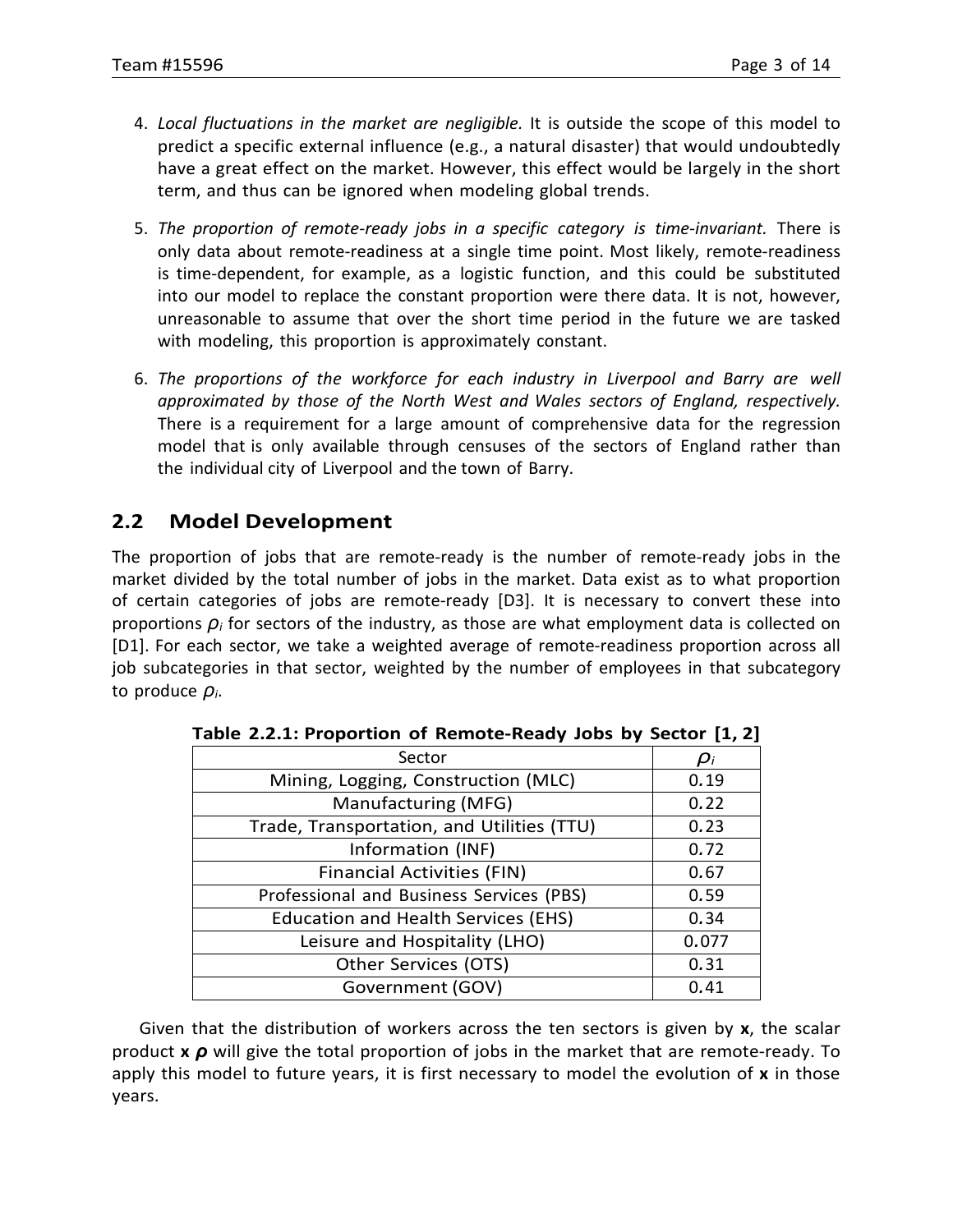It is natural, given the mass of data available for employment numbers in the relevant cities[D1], to use a regression method to extrapolate future values. However, it is impossible to analyze each sector separately. Consider that the sum of the distribution **x** of jobs by sector must be 1. The proportion of jobs in every sector, for example, cannot simultaneously increase or decrease, as this would violate the principle. Thus, the proportion for a given sector at some future time must depend on the proportions for each sector at the current time. We solve the problem discretely by using yearly time intervals, which eliminates seasonal variation in employment. The simplest path forward is to conjecture that the dependence is linear; the proportion of jobs in a sector at year *t* + 1 is a linear combination of the proportions of jobs in each sector at year *t*. We develop a model from this principle and then verify its applicability.

$$
\mathbf{x}_{t+1} = \mathbf{P} \cdot \mathbf{x}_t \tag{1}
$$

We use the matrix **P** to represent the factors for the linear combinations. The *i*th row of **P** will, by the properties of matrix multiplication, serve as the factors in the combination that generates the *i*th element of **x***t*+1. This formulation is similar to a Markov chain, except the values of the transition matrix are not probabilities of the system changing states, but factors affecting how the state distribution of the system changes. Thus, these values can be negative, but the matrix's rows must still sum to 1 in order for the sum of the sector distribution to remain 1. It remains to calculate the matrix **P**, which we do with linear regression.

#### <span id="page-5-0"></span>**2.2.1 Developing the Regression**

The standard form of <sup>a</sup> regression in multiple variables is given by **Yˆ** = **X***<sup>β</sup>* +**U**, where **Yˆ** is the response variable, **X** is the explanatory variable, *β* is a constant matrix of regressed coefficients, and **U** is a matrix of the residuals. To minimize the sum of the squares of the residuals, *β* is given by the following:

$$
\boldsymbol{\beta} = (\mathbf{X}^T \mathbf{X})^{-1} \mathbf{X}^T \mathbf{Y}
$$
 (2)

 $\mathbf{x}_1$  **· ·** *x x***<sub>2</sub> = <b>P x**<sub>1</sub>, **x**<sub>3</sub> = **P x**<sub>2</sub>, ..., **x**<sub>*n*</sub> = **P x**<sub>*n*-1</sub> into matrix form, where *n* is the *·* number of years for which data is available: Our goal is to transform our model into the form of Equation (2). We start by combining

$$
[\mathbf{x}_2\mathbf{x}_3 \dots \mathbf{x}_n] = \mathbf{P}[\mathbf{x}_1\mathbf{x}_2 \dots \mathbf{x}_{n-1}] \tag{3}
$$

Taking the first matrix as **Y** and the second as **X**, we write this as **Y** = **PX**. Taking the transpose of both sides, we obtain  $Y^T = X^T P^T$ . This is now in the form of Equation (2), and we obtain the following by substituting and simplifying with matrix properties:

$$
\mathbf{P} = (\mathbf{X}\mathbf{X}^T)^{-1}\mathbf{X}\mathbf{Y}^T \tag{4}
$$

The residuals are given by **U** =  $Y^T$   $-X^T P^T$ , and coefficients of determination  $R_i^2$  are then calculated for each sector (the matrix regression is functionally *i* separate regressions, one per sector). We execute this linear regression five times, once per city, to find the matrices *P* for each city.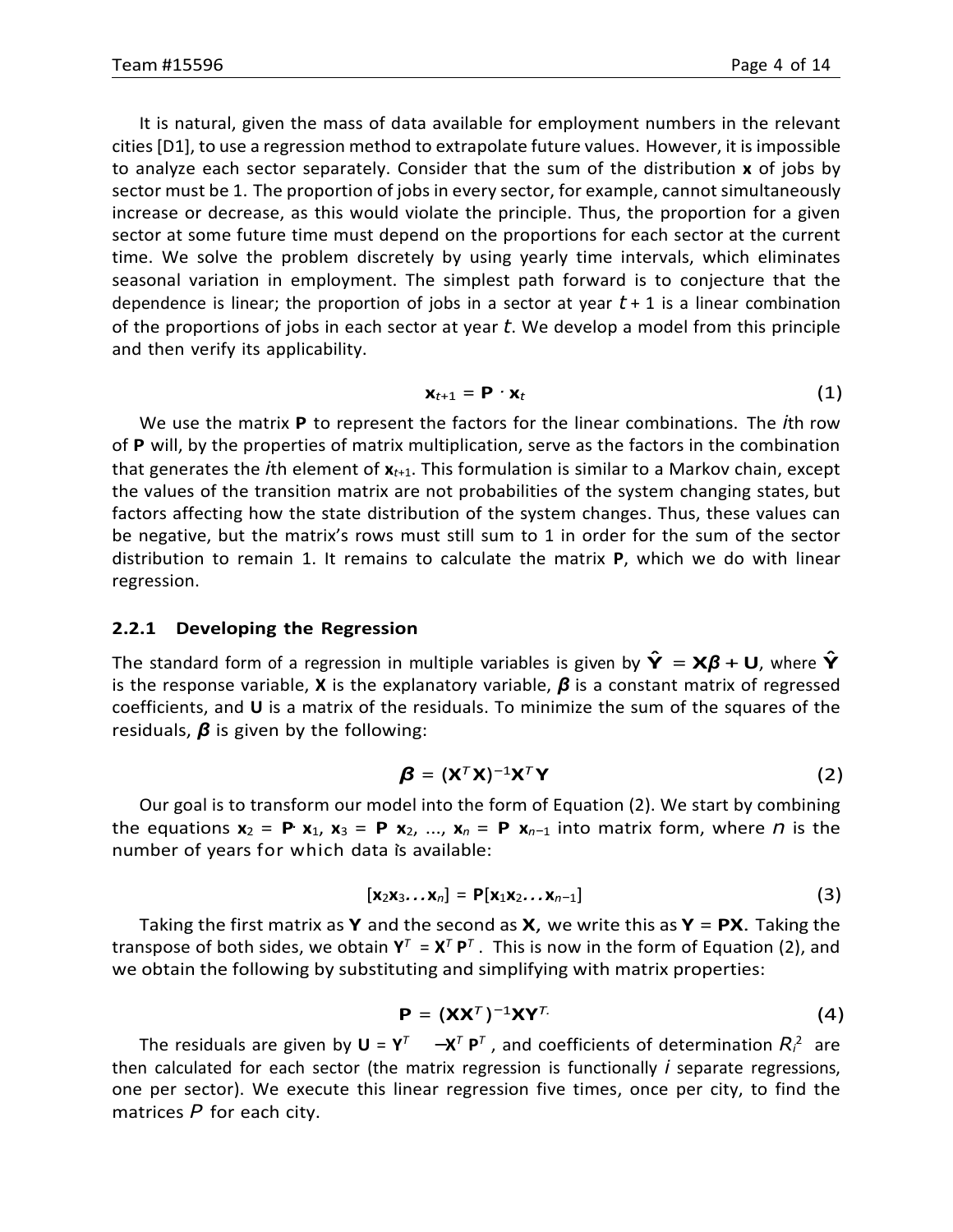# <span id="page-6-0"></span>**2.3 Results**

Using the matrix **P** for each respective city, we predict the proportion of the workforce in each industrial sector *t* years in the future by premultiplying the 2021 proportions (2020 for UK cities) by **P** raised to the power *t*:

#### **Table 2.2.3.1: Predictions for Proportions by Industrial Sector in Seattle, WA**

| Year | MLC    | MFG    | TTU    | <b>INF</b> | <b>FIN</b> | <b>PBS</b> | <b>EHS</b> | LHO    | <b>OTS</b> | GOV    |
|------|--------|--------|--------|------------|------------|------------|------------|--------|------------|--------|
| 2022 | 0.0702 | 0.0724 | 0.1960 | 0.0851     | 0.0510     | 0.1667     | 0.1298     | 0.0783 | 0.0343     | 0.1163 |
| 2023 | 0.0769 | 0.0617 | 0.1974 | 0.0903     | 0.0509     | 0.1708     | 0.1290     | 0.0769 | 0.0338     | 0.1122 |
| 2024 | 0.0829 | 0.0507 | 0.1983 | 0.0963     | 0.0509     | 0.1740     | 0.1299     | 0.0745 | 0.0333     | 0.1093 |
| 2025 | 0.0877 | 0.0381 | 0.1989 | 0.1028     | 0.0510     | 0.1766     | 0.1327     | 0.0717 | 0.0331     | 0.1075 |
| 2026 | 0.0919 | 0.0237 | 0.1992 | 0.1096     | 0.0513     | 0.1796     | 0.1368     | 0.0689 | 0.0330     | 0.1061 |
| 2027 | 0.0962 | 0.0078 | 0.1996 | 0.1166     | 0.0513     | 0.1836     | 0.1413     | 0.0662 | 0.0331     | 0.1045 |

#### **Table 2.2.3.2: Predictions for Proportions by Industrial Sector in Omaha, NE**

| Year | MLC.   | <b>MFG</b> | TTU    | INF.   | <b>FIN</b> | <b>PBS</b>      | EHS.                      | <b>LHO</b> | <b>OTS</b> | GOV    |
|------|--------|------------|--------|--------|------------|-----------------|---------------------------|------------|------------|--------|
| 2022 | 0.0580 | 0.0644     | 0.1872 | 0.0179 | 0.0895     | 0.1412          | 0.1645                    | 0.1025     | 0.0378     | 0.1370 |
| 2023 | 0.0564 | 0.0638     | 0.1834 | 0.0173 | 0.0917     |                 | $0.1416$   0.1672         | 0.1009     | 0.0379     | 0.1399 |
| 2024 | 0.0566 | 0.0646     | 0.1818 | 0.0172 | 0.0922     |                 | $0.1431 \mid 0.1676 \mid$ | 0.0987     | 0.0381     | 0.1402 |
| 2025 | 0.0562 | 0.0650     | 0.1815 | 0.0169 | 0.0917     | 0.1431          | 0.1675                    | 0.0992     | 0.0383     | 0.1406 |
| 2026 | 0.0553 | 0.0648     | 0.1813 | 0.0164 |            | $0.0916$ 0.1423 | 0.1680                    | 0.1003     | 0.0385     | 0.1416 |
| 2027 | 0.0546 | 0.0648     | 0.1808 | 0.0160 | 0.0919     | 0.1419          | 0.1685                    | 0.1005     | 0.0386     | 0.1425 |

#### **Table 2.2.3.3: Predictions for Proportions by Industrial Sector in Scranton, PA**

| Year | <b>MLC</b> | MFG    | <b>TTU</b> | INF    | <b>FIN</b> | <b>PBS</b>        | EHS.   | <b>LHO</b> | <b>OTS</b>        | GOV    |
|------|------------|--------|------------|--------|------------|-------------------|--------|------------|-------------------|--------|
| 2022 | 0.0408     | 0.1072 | 0.2604     | 0.0094 |            | $0.0515$ 0.1053   | 0.2018 |            | $0.0766$   0.0319 | 0.1154 |
| 2023 | 0.0404     | 0.1045 | 0.2606     | 0.0086 | 0.0503     | $\vert$ 0.1050    | 0.2022 | 0.0807     | 0.0327            | 0.1157 |
| 2024 | 0.0402     | 0.1029 | 0.2595     | 0.0078 | 0.0497     | 0.1044            | 0.2042 | 0.0841     | 0.0330            | 0.1154 |
| 2025 | 0.0400     | 0.1027 | 0.2579     | 0.0073 |            | $0.0496$   0.1042 | 0.2064 | 0.0857     | 0.0328            | 0.1146 |
| 2026 | 0.0399     | 0.1038 | 0.2567     | 0.0070 | 0.0500     | 0.1046            | 0.2080 | 0.0854     | 0.0324            | 0.1137 |
| 2027 | 0.0399     | 0.1055 | 0.2563     | 0.0068 | 0.0505     | $ 0.1053\rangle$  | 0.2086 | 0.0839     | 0.0319            | 0.1128 |

#### **Table 2.2.3.4: Predictions for Proportions by Industrial Sector in Liverpool, UK**

| Year | <b>MLC</b> | <b>MFG</b> | <b>TTU</b>                                                     | <b>INF</b> | <b>FIN</b> | <b>PBS</b>                                                                                        | EHS.              | <b>LHO</b> | <b>OTS</b> | GOV    |
|------|------------|------------|----------------------------------------------------------------|------------|------------|---------------------------------------------------------------------------------------------------|-------------------|------------|------------|--------|
| 2021 | 0.0495     | 0.0741     | 0.2081                                                         | 0.0362     | 0.0351     | 0.2095                                                                                            | 0.2483            | 0.0804     | 0.0246     | 0.0345 |
| 2022 | 0.0547     | 0.0787     |                                                                |            |            | $\mid$ 0.2116 $\mid$ 0.0368 $\mid$ 0.0439 $\mid$ 0.2214 $\mid$ 0.2422 $\mid$ 0.0763 $\mid$ 0.0197 |                   |            |            | 0.0148 |
| 2023 | 0.0558     |            | $0.0845$   0.2258   0.0272   0.0426   0.2149   0.2259   0.0740 |            |            |                                                                                                   |                   |            | 0.0370     | 0.0119 |
| 2024 | 0.0534     |            | $0.0902$   0.2244   0.0274   0.0354   0.2031   0.2103          |            |            |                                                                                                   |                   | 0.0796 L   | 0.0563     | 0.0201 |
| 2025 | 0.0491     |            | $0.0858$   0.2196   0.0309   0.0284   0.2120   0.2042   0.0866 |            |            |                                                                                                   |                   |            | 0.0527     | 0.0312 |
| 2026 | 0.0494     |            | $0.0704$   0.2177   0.0399                                     |            |            | $0.0267$   0.2400                                                                                 | $0.2156$ $0.0817$ |            | 0.0297     | 0.0296 |
| 2027 | 0.0502     | 0.0565     |                                                                |            |            | $0.2263$   0.0436   0.0301   0.2707   0.2313                                                      |                   | 0.0764     | 0.0041     | 0.0110 |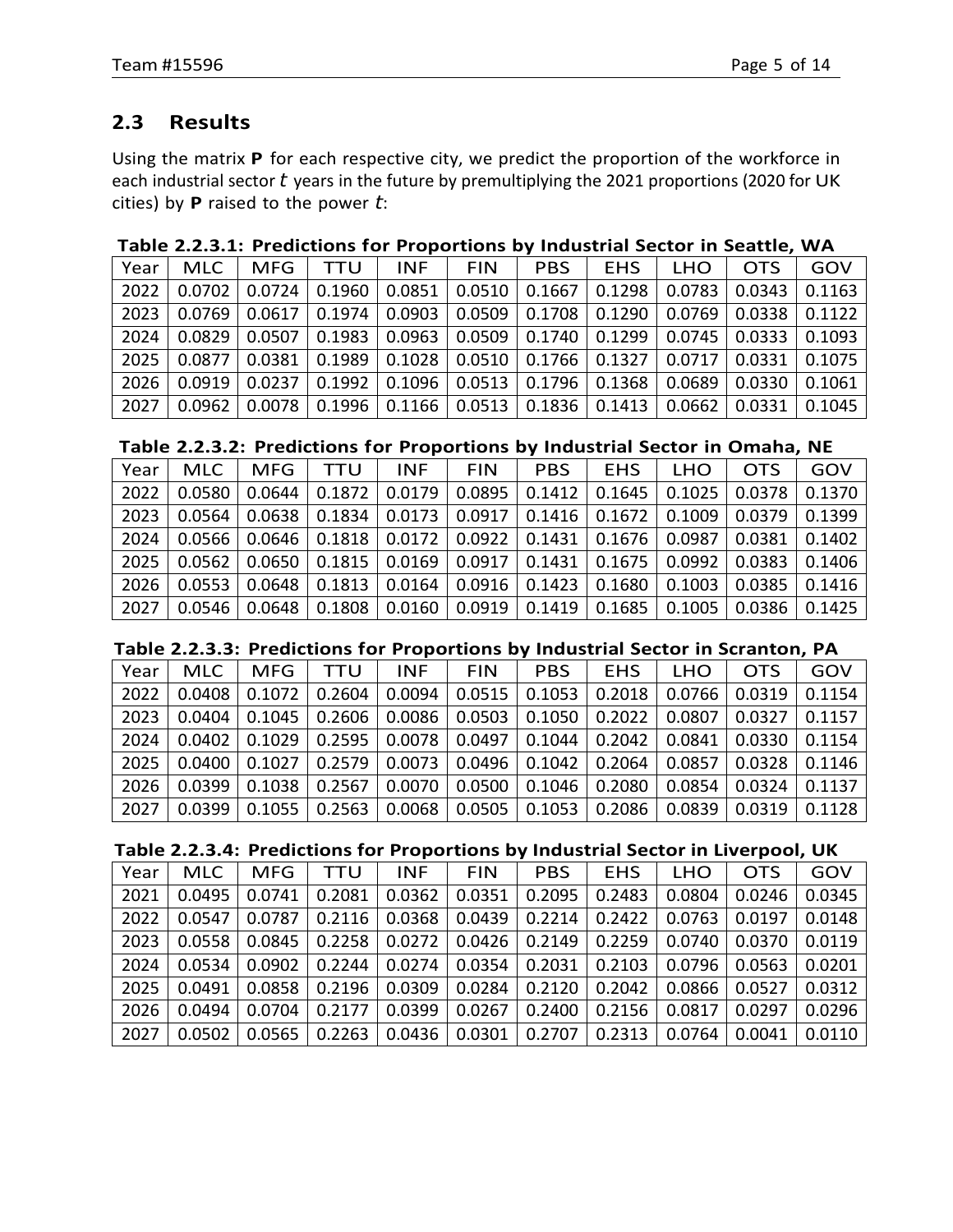| Year | <b>MLC</b> | <b>MFG</b> | TTU    | <b>INF</b> | <b>FIN</b> | <b>PBS</b> | <b>EHS</b> | <b>LHO</b> | <b>OTS</b> | GOV    |
|------|------------|------------|--------|------------|------------|------------|------------|------------|------------|--------|
| 2021 | 0.0771     | 0.1251     | 0.2009 | 0.0019     | 0.0402     | 0.1220     | 0.2505     | 0.0690     | 0.0332     | 0.0807 |
| 2022 | 0.0961     | 0.1009     | 0.2011 | 0.0101     | 0.0334     | 0.0959     | 0.2390     | 0.0983     | 0.0350     | 0.0905 |
| 2023 | 0.0675     | 0.1152     | 0.2026 | 0.0143     | 0.0336     | 0.1161     | 0.2657     | 0.0516     | 0.0412     | 0.0933 |
| 2024 | 0.0955     | 0.1150     | 0.2144 | 0.0112     | 0.0398     | 0.0874     | 0.2640     | 0.0717     | 0.0374     | 0.0873 |
| 2025 | 0.0676     | 0.1113     | 0.2296 | 0.0111     | 0.0298     | 0.0798     | 0.2707     | 0.0666     | 0.0419     | 0.0930 |
| 2026 | 0.0863     | 0.1134     | 0.1902 | 0.0116     | 0.0372     | 0.0853     | 0.2872     | 0.0581     | 0.0471     | 0.0849 |
| 2027 | 0.0609     | 0.1303     | 0.2256 | 0.0068     | 0.0362     | 0.0849     | 0.2911     | 0.0442     | 0.0465     | 0.0752 |

#### **Table 2.2.3.5: Predictions for Proportions by Industrial Sector in Barry, UK**

Every *R*<sup>2</sup> value calculated was above a value of 0*.*999.

Finally, we take the weighted average as described above using the proportions in Table 2.2.1 and Tables 2.2.3.1–2.2.3.5 to find the percentage of jobs in each city that are remoteready.

| 2021   | 2022   | 2023   | 2024   | 2025   | 2026   | 2027   |
|--------|--------|--------|--------|--------|--------|--------|
| 0.3743 | 0.3766 | 0.3798 | 0.3836 | 0.3881 | 0.3933 | 0.3988 |
| 0.3578 | 0.3561 | 0.3581 | 0.3592 | 0.3589 | 0.3584 | 0.3585 |
| 0.3274 | 0.3264 | 0.3250 | 0.3239 | 0.3234 | 0.3236 | 0.3241 |
| 0.3591 | 0.3633 | 0.3549 | 0.3481 | 0.3503 | 0.3641 | 0.3756 |
| 0.3225 | 0.3098 | 0.3314 | 0.3055 | 0.3134 | 0.3202 | 0.3190 |
|        |        |        |        |        |        |        |

**Table 2.2.3.6: Percentage of Jobs Remote-Ready by City**



**Figure 2.2.3.7: Predictions of Jobs Remote-Ready by City and Year**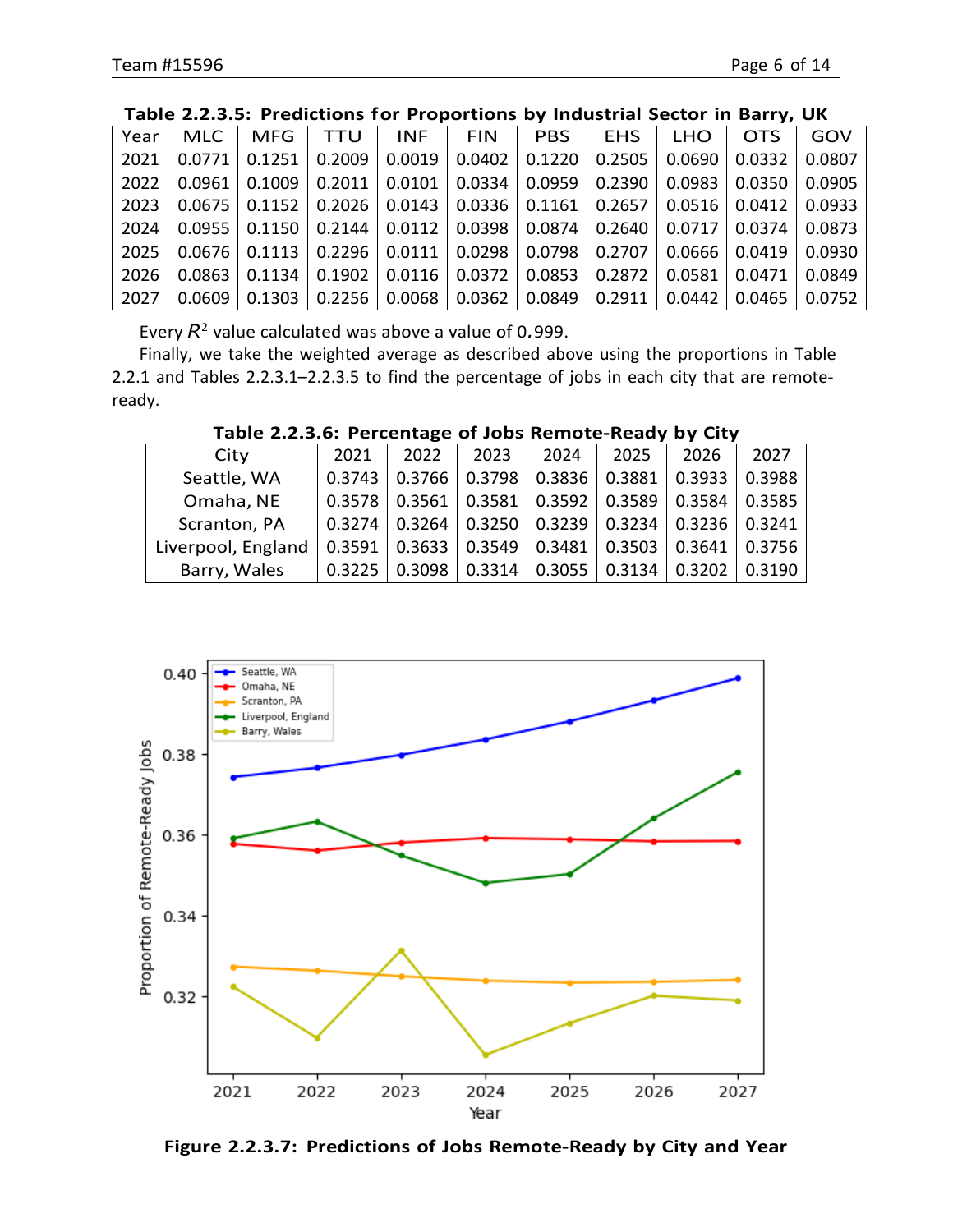While Seattle has a clearly upwards trend, the other 4 cities have no clear indication of a growing or shrinking number of jobs that are remote-ready. These trends indicate that, despite changes in the size of each industrial sector, most cities will likely not have a significant increase in the proportion of remote-ready jobs in its workforce, but instead remain mostly stable.

### <span id="page-8-0"></span>**2.4 Strengths and Weaknesses**

Our model fits the data very well as can be observed by all the  $R<sup>2</sup>$  values being greater than 0*.*999. Additionally, the model predicts for the growth of every sector of the market relative to each other and accounts for the relationships between every pair of sectors. This is notably useful in predicting the number of remote-ready jobs from each sector, allowing the identification and analysis of the source of remote-ready jobs.

However, our model assumes that the local fluctuations in the market are negligible, which means that it may be weak and inaccurate with short-term natural disasters or longer-term societal shifts in values. Of note, in this case, is the pandemic.

# <span id="page-8-1"></span>**3 Part II: Remote Control**

When looking at jobs which are remote-ready, both workers and their employers have different feelings about whether they'd like to go back to the workplace. A variety of different factors contribute to an individual's decision to work from home and their employer's decision to permit work from home, including the worker's personal financial circumstances and desire to spend more time taking care of family members [6]. This section describes a model that predicts whether an individual with a remote-ready job will be allowed to and will choose to work from home.

# <span id="page-8-2"></span>**3.1 Assumptions**

- 1. *Hourly employees work for 52 weeks a year.* A worker's pay can be reported as either an hourly wage or a salary. However, the amount of paid time off, as well as the number of working weeks per year, varies for hourly jobs. This assumption simplifies the model and allows us to standardize the input data in terms of yearly earnings.
- 2. *An employee's choice on whether or not to work from home mostly depends on his or her own circumstances.* External influences, such as the COVID-19 pandemic, will have an impact on a worker's ability to work remotely or in-person but not how much they inherently desire to.
- 3. *Incomes can be represented without the inclusion of overtime pay.* We do not count overtime hours and pay as part of a person's annual income, since it is variable and often inconsistent from year to year. Overtime is seen as useful for a temporary boost in earnings, but not as a sustainable or recommended procedure for most workers [15].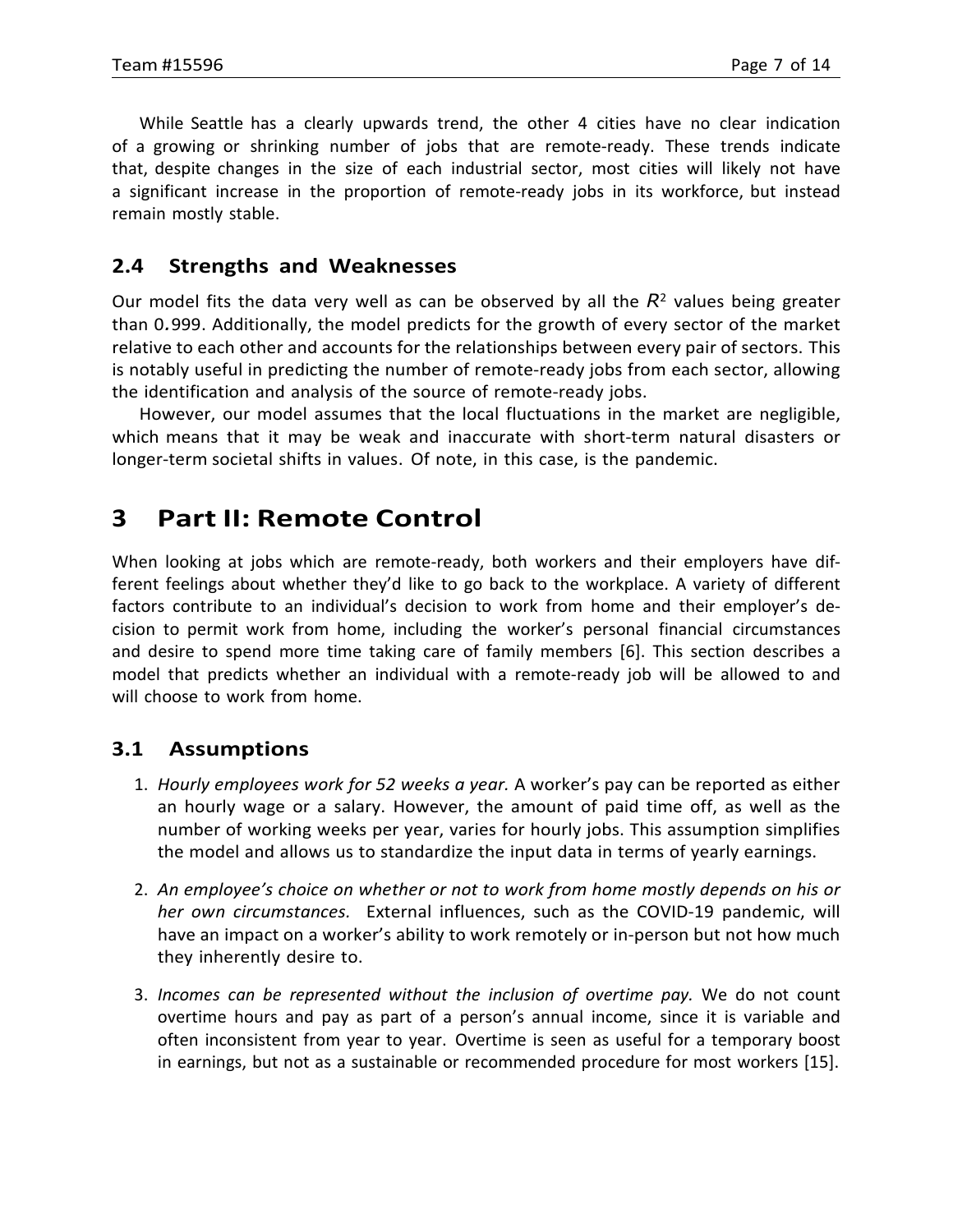4. *There will be no major changes in the types of jobs that people work in within the next few years.* We consider only the largest areas people currently are working in [12]; anticipating these shifts would be outside the intent and scope of our model.

# <span id="page-9-0"></span>**3.2 Model Development**

#### <span id="page-9-1"></span>**3.2.1 Factor Identification**

First, we consider a variety of quantitative and categorical factors that can influence a person's decision and capability of working from home. The ones we determined to be most significant are listed below and used in our model. In accordance with Assumption 2, most of these will relate to the worker rather than changes in the broader socioeconomic landscape of the US or UK.

- 1. Age The proportion of remote workers during the COVID-19 pandemic varied by age group [5]. 70% of workers 25-54 years of age worked remotely, followed by 21.9% of workers 55 years or older. Only 4.3% of workers 16-24 years of age worked remotely.
- 2. Children Remote work can provide flexible working schedules that allow parents to balance their work and family lives more easily. 62% of working parents said that they would quit their jobs if they could not continue working remotely after the pandemic.
- 3. Occupation The ability of an employee to work at home depends heavily on the industry in which they work [7]. Even among employees who can work remotely, the proportion of workers who choose to do so varies according to occupation.
- 4. Sex Surveys show that, in general, women prefer remote work at higher rates than men [3]. This is especially true when comparing workers with young children [4].
- 5. Spouse employment Having a working spouse or partner living within the same household could alleviate the burden faced by a worker and consequently influence their perspective on choosing to travel or be remote.
- 6. Elderly care Those who are living with and care for the elderly may feel more inclined to work from home. This would enable them to readily respond to the needs of those older family members.
- 7. Education level A person's degree of education, from high school diploma to a postdoctoral degree, has significant influence on their job opportunities and the type of work they will perform.

#### <span id="page-9-2"></span>**3.2.2 Collecting Input Worker Data**

The U.S. Bureau of Labor Statistics publishes data from the annual American Time Use Survey (ATUS) [15, 16], a broad survey of workers about their economic and personal circumstances [10]. We used information from the 2017-2018 ATUS because it includes a leave and job flexibilities module. We collect and organize information for the seven variables listed in Section 3.2.1 for 1670 individuals whose jobs are remote-ready. Aside from the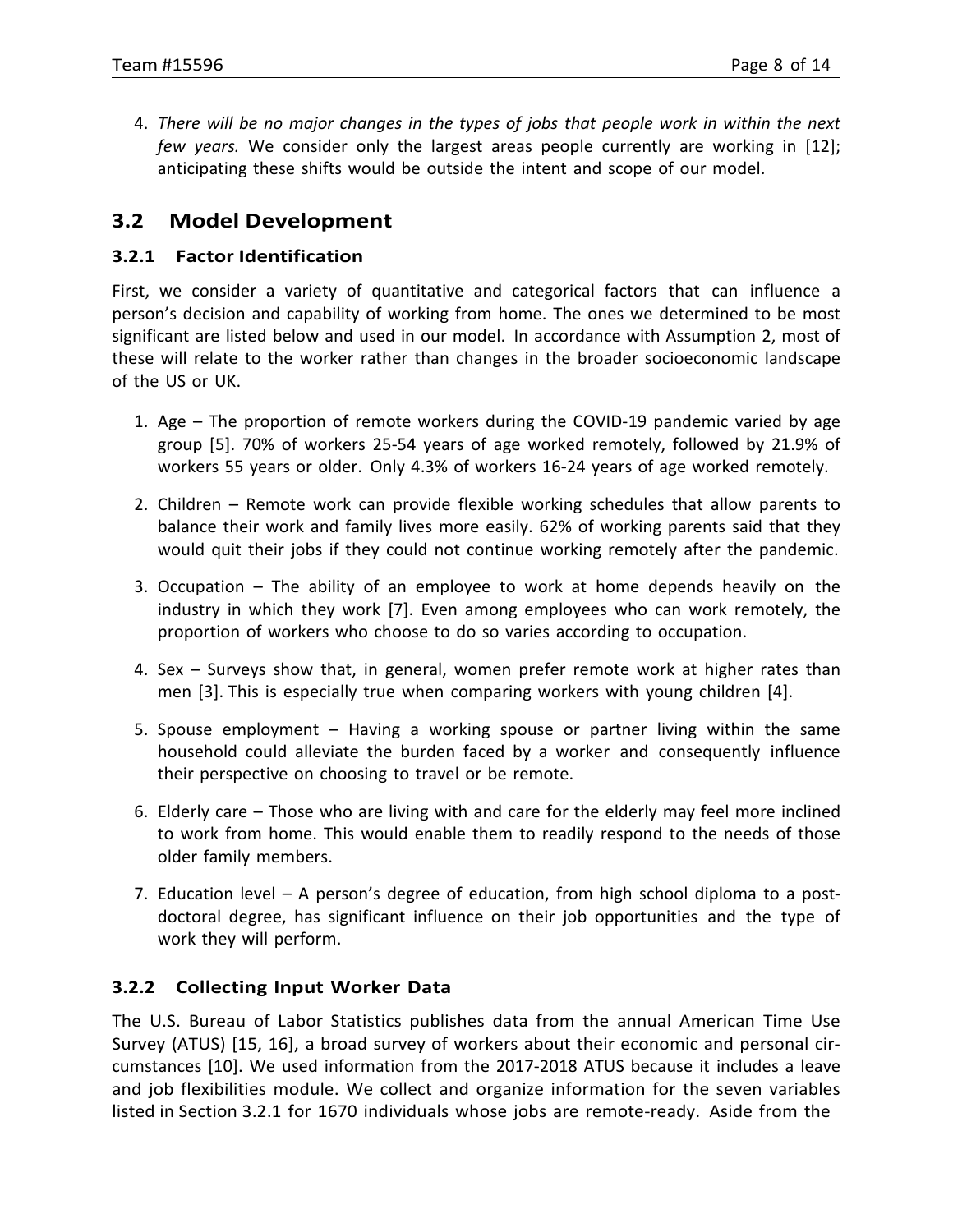input factors, we also note whether these individuals are working from home. Table 3.2.2 lists each of the input factors in addition to their data type and any applicable units. The final row describes the output.

| Factor                   | Representation/Data Type                        |
|--------------------------|-------------------------------------------------|
| Age                      | Years (Quantitative)                            |
| Children                 | Number (Quantitative)                           |
| Occupation               | 22 Types Defined by the BLS [12] (Categorical)  |
| <b>Spouse Employment</b> | Employed or Unemployed (Categorical)            |
| <b>Elderly Care</b>      | Caring or Not Caring for an Elder (Categorical) |
| <b>Education Level</b>   | 8 Levels Defined by the BLS [12] (Categorical)  |
| Working from Home?       | Yes or No                                       |

| Table 3.2.2: Representation and Data Type for Each Input Factor |  |
|-----------------------------------------------------------------|--|
|-----------------------------------------------------------------|--|

#### <span id="page-10-0"></span>**3.2.3 RuleFit Algorithm**

To create predictions based on the input factors, we implemented RuleFit, an interpretable machine learning algorithm that generates decision rules from distributed random forests to develop a logistic classification model. The algorithm generates decision trees using the input variables and discards the predictions, leaving only the decision rules. These decision rules are then used as features for a logistic classification model. Because the generated decision rules can be formed from multiple input factors, RuleFit is particularly effective at capturing interactions between factors [14]. This is relevant due to the fact that many of the input factors we chose such as education and occupation are clearly related, and other factors are related in less intuitive ways that would not be successfully represented with other classification algorithms.

We train our RuleFit model on the data described in Subsection 3.2.2. After training, the model generates a set of decision rules that it uses to form a binary prediction for each individual introduced to it. A portion of the data set is left out of the training set to be used as testing data.

### <span id="page-10-1"></span>**3.3 Results**

Using the method described above, we create a RuleFit model with the H2O RuleFit algorithm. The model is constructed so that every decision rule has a length of three input factors. As a maximum, this prevents the model from overfitting to any particular factor, and as a minimum, it increases the interpretability of the decision rules. The number of rules is automatically chosen by diminishing returns in model variation. The model generated a total of 49 rules, two of which are displayed in Table 3.4.1 below. These rules had coefficients relatively high in magnitude, meaning when true, their impacts were relatively great on the output.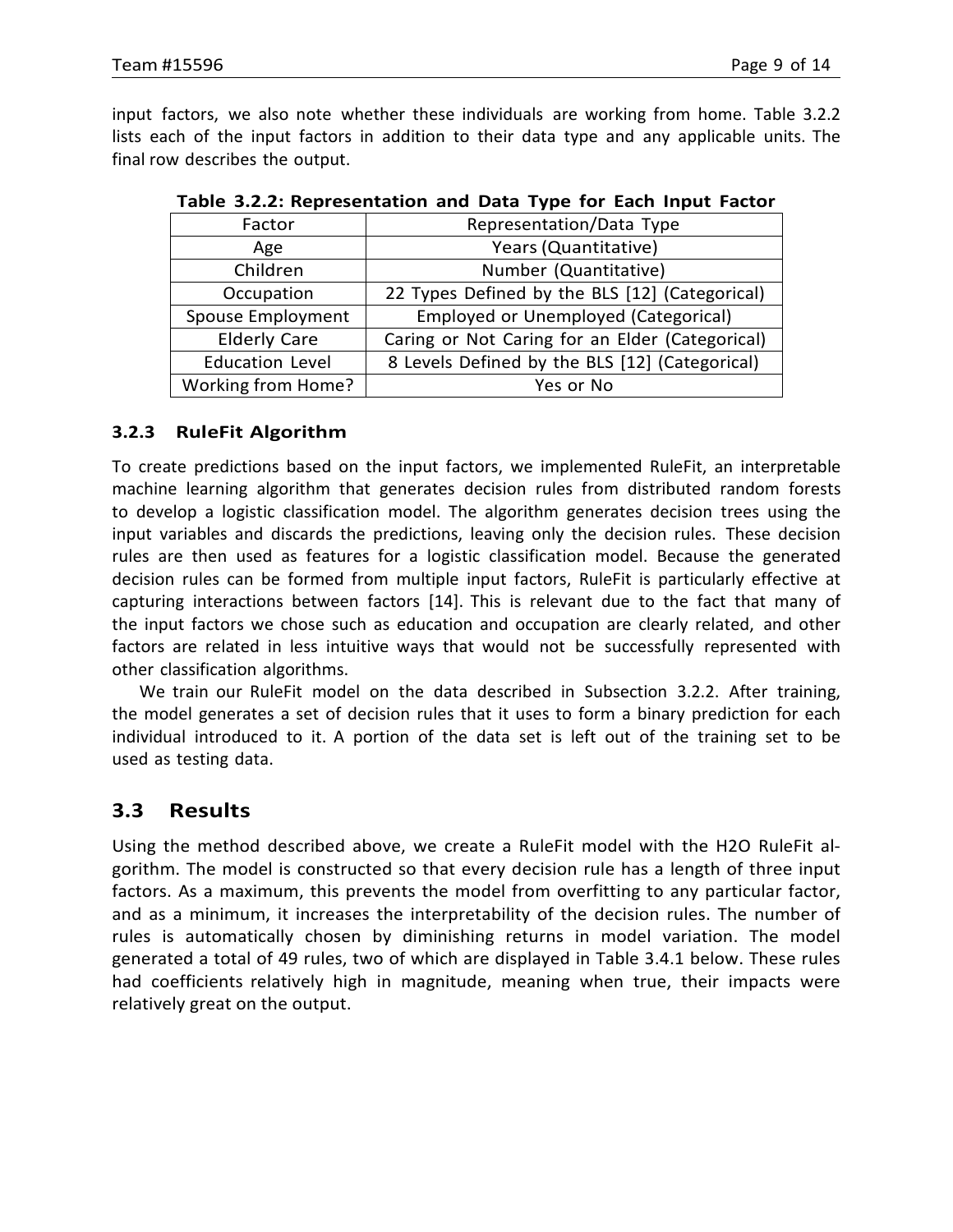|             |          | 71-11 - 1101 C II IVIOUCI LVUIUULIVII IVICLIIUJ |
|-------------|----------|-------------------------------------------------|
| Coefficient | Support  | <b>Model Decision Rule</b>                      |
| $-0.224015$ | 0.379042 | (age $\le$ 52.5 or age is NA) & (education in   |
|             |          | 36, 43, 44, 45, 46 or education is NA) &        |
|             |          | (spouse works in 1 or spouse works is NA)       |
| $-0.295904$ | 0.529940 | (age $>$ = 25.5 or age is NA) & (spouse         |
|             |          | works in 1 or spouse works is NA)               |

|  |  | Table 3.4.1: RuleFit Model Evaluation Metrics |  |
|--|--|-----------------------------------------------|--|
|  |  |                                               |  |

The first rule details that young, educated people with working or no spouses tend to work from home. The second rule shows that older adults with working or no spouses also tend to work from home. The support column describes what proportion of the training data each rule applied to.

# <span id="page-11-0"></span>**3.4 Model Evaluation**

We created a confusion matrix (shown in Table 3.4.2) for our model to provide a graphical illustration of the types of individuals it is correctly or incorrectly classifying. In particular, we are able to critically examine the number of false positives and false negatives, which are represented by the values in the bottom left and top right, respectively. In particular, we notice a high number of false negatives, where a person who was actually working remotely was predicted to not be doing so by the model.

**Table 3.4.2: Model Confusion Matrix for Working from Home Prediction**

|                   | Model Yes | Model No |
|-------------------|-----------|----------|
| <b>Actual Yes</b> | 268       | 597      |
| Actual No         |           | 748.     |

Our trained RuleFit model had a high specificity and a low sensitivity, as shown in Table 3.4.3. This means that our model has a fairly strong negativity bias. This could be improved in future iterations of the model by training it with more positive data.

|             | aple 3.4.3: Ruierit Model Evaluation Metri |
|-------------|--------------------------------------------|
| Metric      | Value                                      |
| Sensitivity | 0.3098                                     |
| Specificity | 0.9292                                     |

**Table 3.4.3: RuleFit Model Evaluation Metrics**

# <span id="page-11-1"></span>**3.5 Strengths and Weaknesses**

Our model has two very clear strengths. First, it considers interactions between features, which is not achieved by classification algorithms such as Naive Bayes. In addition, our model is easy to understand because it generates binary decision rules. Only three input factors are used in each rule, and only a handful of rules will apply to any given example, which sets our model apart in terms of intepretability. The rationality of patterns in the decision rules can be verified with the theoretical influence of each input factor on the output. This would not be possible with algorithms like pure random forests, which are typically treated as black boxes, as we are able to identify specific rules the decision tree algorithm followed when making a prediction.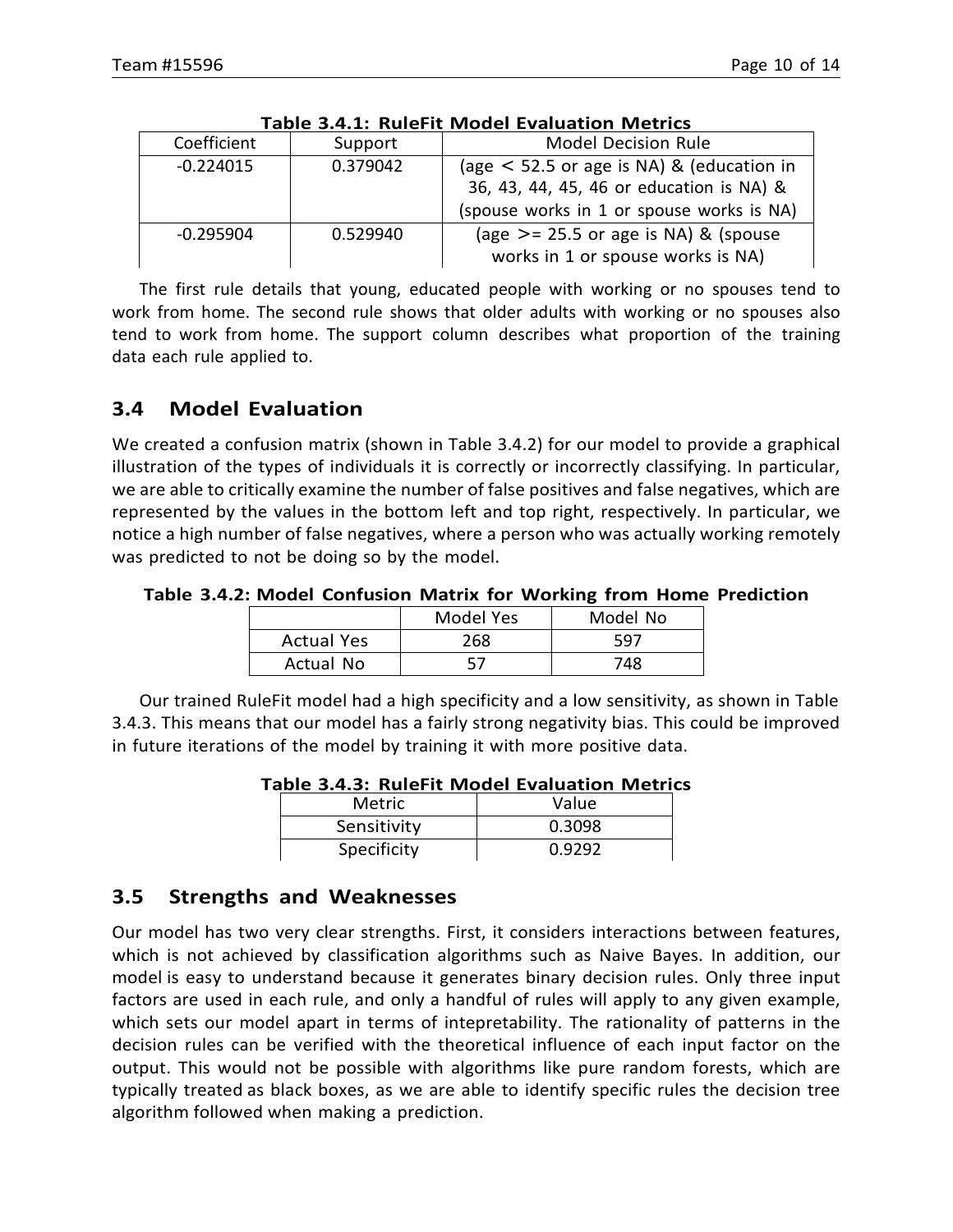A weakness of our model is that we do not account for travel times between the home and the workplace. For workers who already worked remotely, no data was available for what their commute times would have been. Additionally, our model does not capture any changes that may have occurred in sentiment toward remote work due to the COVID-19 pandemic. Finally, our model's negativity bias suggests that it overpredicts the probability that a person does not choose to work at home.

# <span id="page-12-0"></span>**4 Part III: Just a Little Home-work**

The transformations in the labor force to remote work have a significant impact on the economy and worker productivity in our society. Our model begins with an estimate of the percentages of workers who will work remotely in the cities modeled in Part I for 2024 and 2027. We then use the results of our models to quantify and rank the cities by the magnitude of impact of their populations of remote workers on the increase in productivity due to remote work and subsequently the increase in economic output (GDP) due to this growth in productivity.

# <span id="page-12-1"></span>**4.1 Assumptions**

- 1. *The decrease in spending towards transportation caused by remote working will have a negligible effect on the economy.* Even though remote workers no longer have to spend money on transportation for commuting, this change may become mitigated by individuals using the free time from commute to go out and travel to other locations to do their work or spend time.
- 2. *Worker behavior in the US and UK is approximately similar.* Given that the occupation that the worker will perform in the US and the UK is the same, it is reasonable to assume that the behavior and reaction to their work will be similar.
- 3. *All individuals within a worker's household will be one of the following: a spouse, child, or elderly individual.* This is done for simplification, and allows us to simulate a household as a probability distribution of individuals that are relevant in our Part II model.
- 4. *All spouses have a job and do work.* This is done due to the lack of data for household spouses and as such it is assumed that as long as they are in working age, they will have a job and do work.
- 5. *All measures of currency will be done in USD.* This is done for purposes of standardization to avoid confusion between currencies of the US and UK.
- 6. *Urbanization is a reasonable metric of education level.* There is no data for the education distribution of UK cities, so we assume that as a rural zone, Barry has a similar education distribution to Scranton, and as an urban zone, Liverpool to Seattle.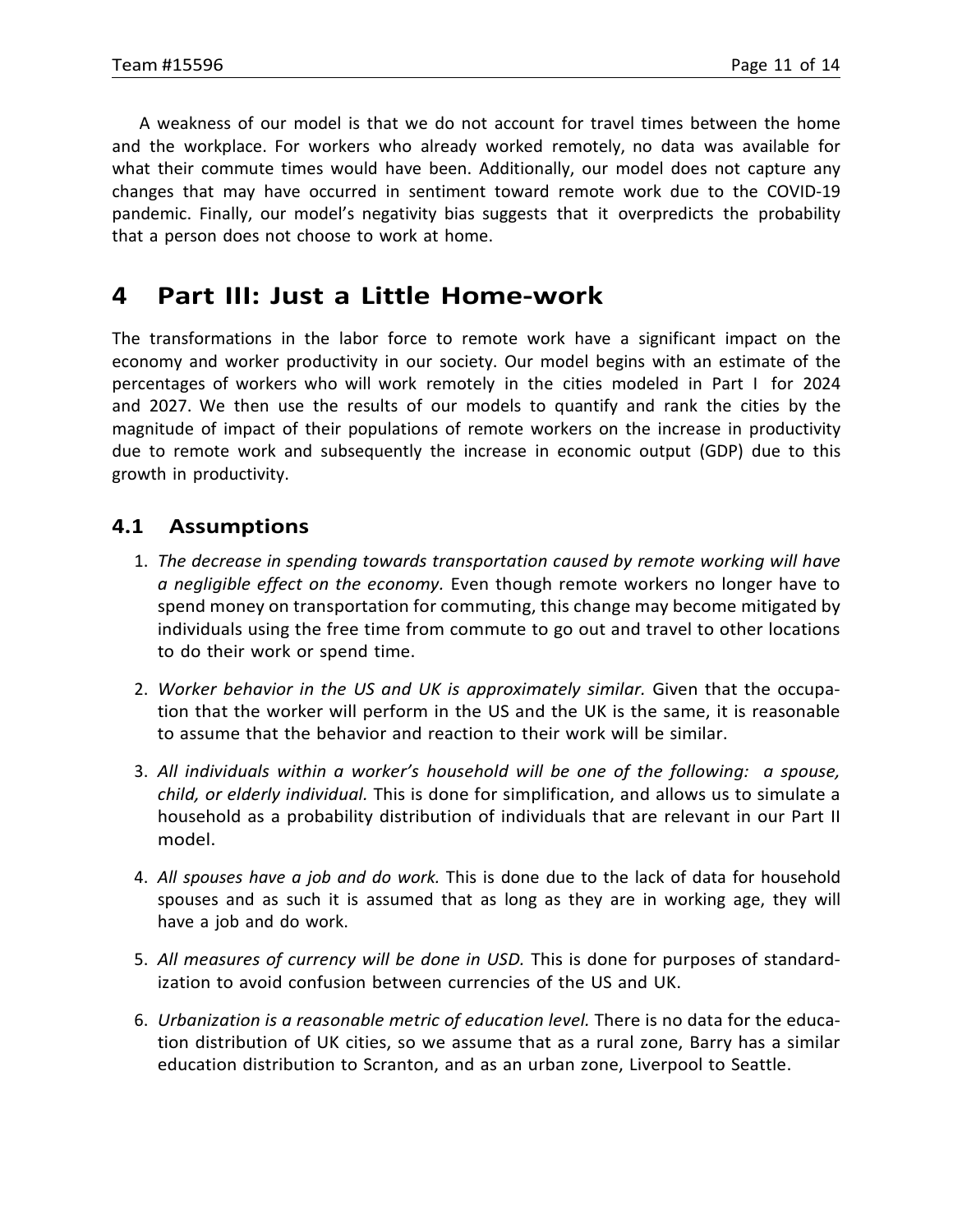- 7. *Regional data for population and economic information is applicable to individual city.* There is little data necessary to generate probability distributions for each specific city. Rather, they should be well approximated by their surrounding areas.
- 8. *The average person works 8 hours a day, 5 days a week.* The 8 hour workday tends to the be the standard for most jobs across every sector; the same holds for the 5 day work week.

### <span id="page-13-0"></span>**4.2 Model Development**

Individuals who perform work remotely no longer are required to commute to their working environments, increasing the amount of free time they have from this time by an average of 8.5 hours [q]. We define this free time as an increase in productivity for workers because they may choose to utilize the extra time to work longer hours. This increase in work by individual employees from different work sectors will increase the economic output that they generate from their work [11]. The primary considerations in our model to quantify the impact of remote work on different cities are the increase in productivity by working hours and the increase in economic output per hour of work. To do this, we used a Monte Carlo simulation to predict the yearly number of hours that will be worked extra due to saved time from working remotely and determined the economic output produced from this work.

#### <span id="page-13-1"></span>**4.2.1 Developing the Monte Carlo**

A Monte Carlo simulation finds the expected value of a function over random variables. The function of interest is total value added to the economy of the city, which is estimated by the sum across all people working remotely of the ratio of the total extra hours they work in a year to the total hours they work in a year, multiplied by the GDP per capita of that city. We additionally need to create simulated variables, given by distributions, for the input parameters to the model from question 2, to determine if a simulated person works from home. A person works from home if their job is remote-ready (given by the probabilities generated in Q1) multiplied by the binary value produced by the model in Q2.

The percentage of individuals who work longer hours due to the free time from remote jobs is 33% [8]. In addition, the probability distribution of the maximal amount of extra work an employee is able to do if they decide to use their extra time to work is taken from an Opinium survey [11]. To estimate the actual distribution of hours, we model voluntary extra working with a binomial distribution, where every week a simulated person has a 33% chance of working extra (extended to yearly with a binomial distribution, *n* = 52 weeks). Whenever they work extra, the person will always work the maximal possible amount.

We first generate the age and education of a person based on the population distribution of their city [20, 21, 22, 23, 24], taking only people aged 18 and up so that the previous model, which was trained on working adults, can be used. A person is randomly assigned into an occupation sector based on the proportions of the population employed in that sector in either 2024 or 2027, as given by the model of question 1. We generate households with properties coinciding with the independent variables in the second model for the Monte Carlo simulation (number of children, whether or not one's spouse works, and necessity of caring for one's elder). Specifically, the number of members in one's household can be approximated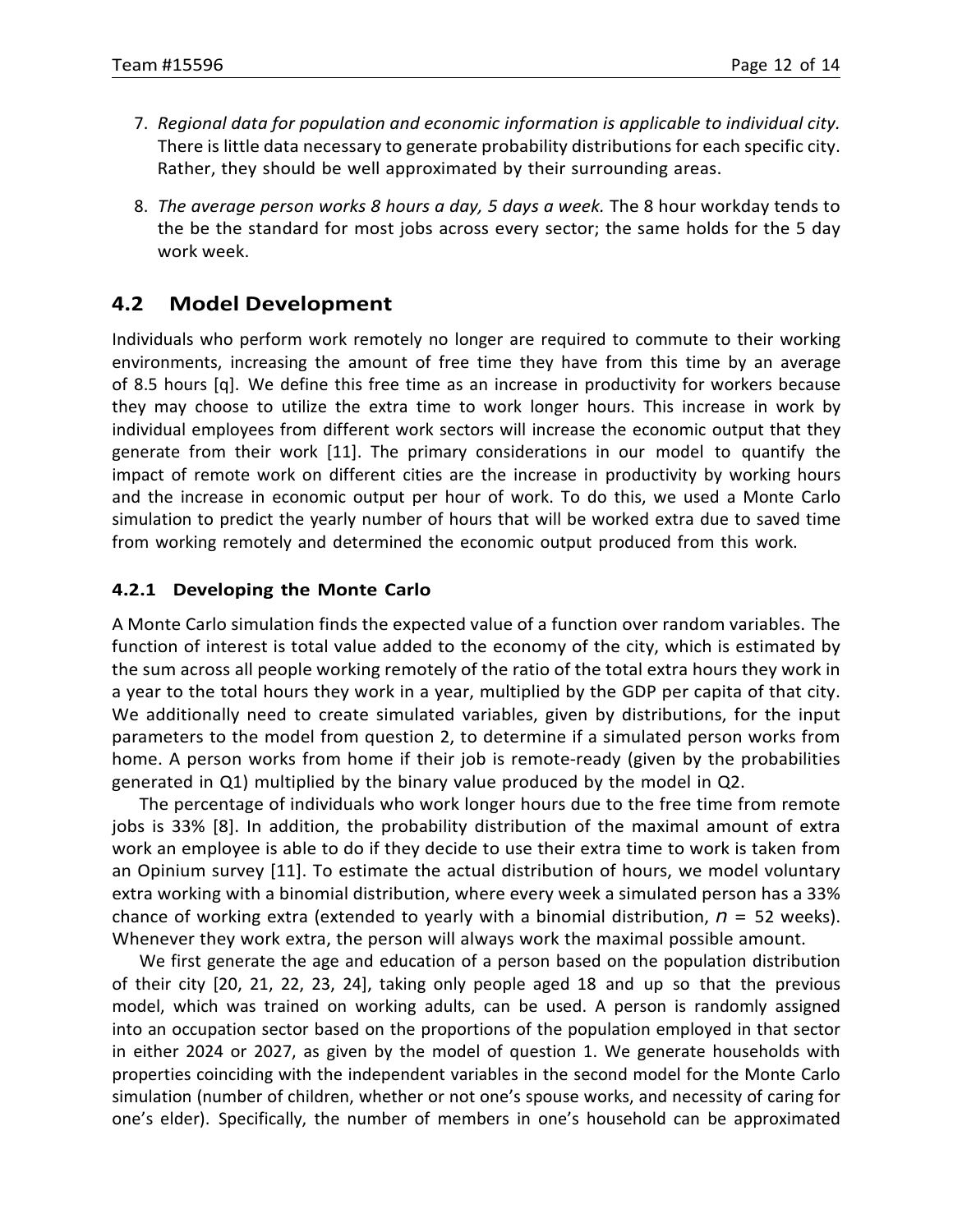by a Poisson distribution truncated at zero [18], with the probability distribution being given by

$$
P(X = k \mid k > 0) = \frac{\lambda^k}{(e^{\lambda} - 1)k!}
$$
 (5)

We may calculate lambda using the average size of a household for each city and using the expected value formula for the Poisson distribution:

$$
E[X] = \frac{\lambda}{1 - e^{-\lambda}}
$$
 (6)

Every household is guaranteed to have a member since the distribution is truncated at zero. Any other members of the household are prioritized in the order from highest to lowest of a working spouse, an elderly family member to care for, and finally children being added last. Spouses have a probability of being added equal to the percentage of people that are married in the city [20, 21, 22, 23, 24], and elderly people, for want of data, are given by a national probability of 29%, reported as the proportion of people in the US who take care of an elderly person [25].

### <span id="page-14-0"></span>**4.3 Results**

We simulated 100,000 people and calculated the total monetary impact in each city. This impact is given in USD per person, which allows for direct comparison of the values.

| City               | Rank<br>2024 Impact |        | 2027 Impact |  |  |
|--------------------|---------------------|--------|-------------|--|--|
| 26.05<br>Liverpool |                     |        | 100.24      |  |  |
| Omaha              |                     | 110.59 | 64.67       |  |  |
| Scranton           |                     | 133.81 | 55.09       |  |  |
| Seattle            |                     | 114.25 | 4.33        |  |  |
| Barry              | 5.38                |        | 13.02       |  |  |

**Table 4.3.1: Rank of City Based on Economic Impact by Remote Workers**

This data shows a reasonable increase for a city, with the GDP per capita experiencing marginal growth. Some cities, notably Liverpool, have a great benefit from remote work, with the 2027 value being much higher than the 2024 value, while in some cities, such as Seattle, the positive effects diminish, suggesting a regression the mean.

### <span id="page-14-1"></span>**4.4 Strengths and Weaknesses**

Our model takes into account a large number of dependent variables, allowing for a more accurate characterization of the differences in the population of each city.

Our model fails to conclude the possible benefits gained from sources outside of an increase in GDP and economic considerations. Additionally, due to time restrictions, we were unable to analyze the extent to which our model was stable, and not overly sensitive to varied input parameters, though its robust ability to be applied to five varying cities does point toits versatility.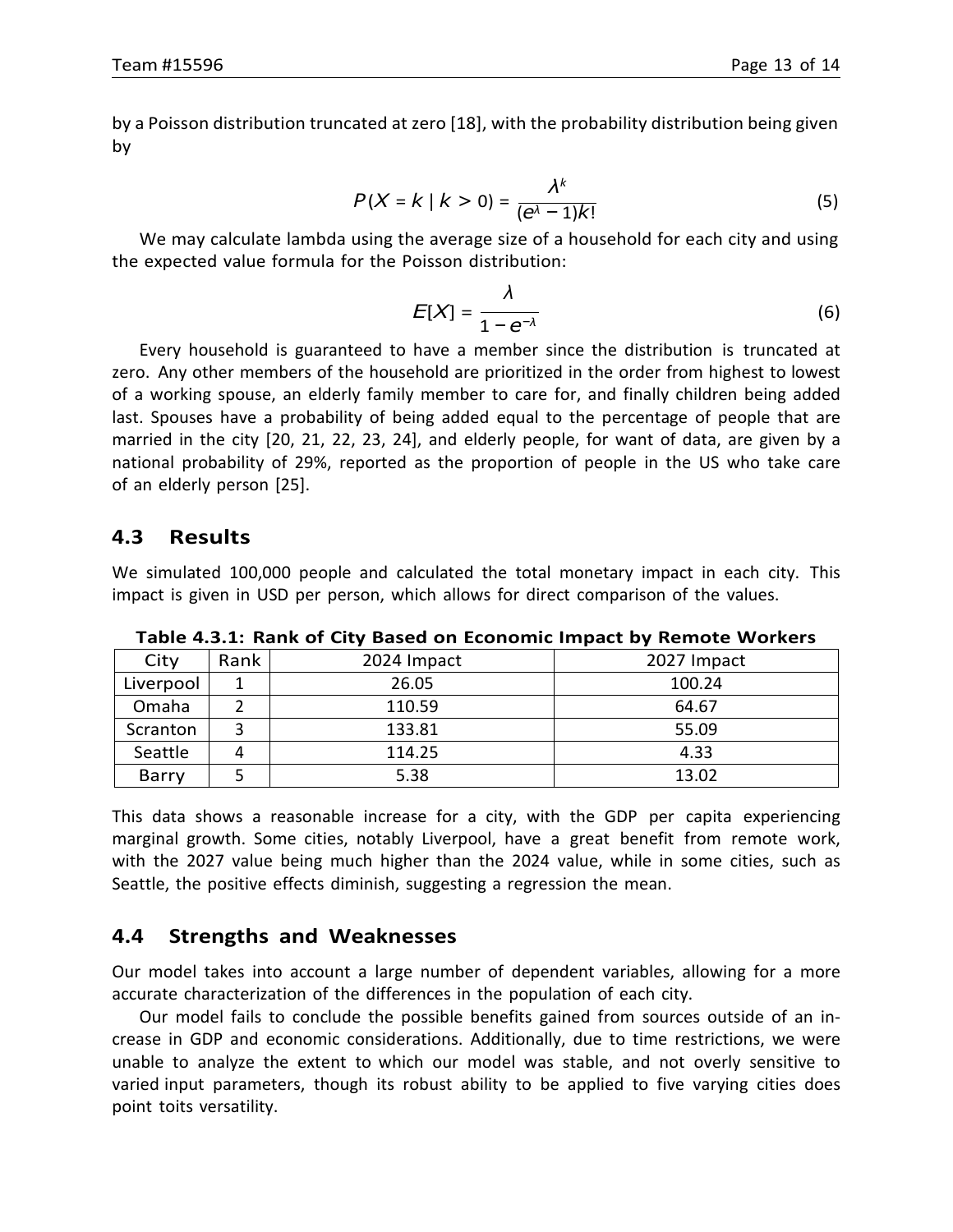# <span id="page-15-0"></span>**5 Conclusion**

### <span id="page-15-1"></span>**5.1 Further Studies**

Our first model failed to consider local fluctuations in the market that would affect it and instead assumed that such changes would either be negligible or continue throughout our predicted period. We could further investigate various societal trends and changes in values such as a higher willingnessto work from home or trends in more specific occupations rather than solely industrial sectors.

Our second model was not able to properly account for various factors such as commute times. With more documented variables, more positive information, the parameters of the rule generation, and the depth of the tree, the model could become more consistent, robust, and complete with regard to the facets of each city and population.

Our third model quantified impact on a city as purely economic, and furthermore did so by estimating the local impact of a given worker as based on the GDP per capita. In reality, the economic value provided by workers is not constant; some add more value to the economy than others. This could be split up by industrial sector, as in the first model, for example, to create a more nuanced portrait of the impact.

# <span id="page-15-2"></span>**5.2 Conclusion**

In Part I, we predicted the number of jobs that are remote-ready for each job category by year for cities in the United States and United Kingdom for 2024 and 2027. We developed a multivariate regression to extrapolate the future values of remote-ready employment for the years 2024 and 2027. Then we took the regression and a matrix for the respective city and multiplied our predictions for each sector of the workforce. Finally, after using a weighted average of the aforementioned job categories, we were able to find the predictions for the percentage of jobs in each city that are remote-ready.

In Part II, we predicted whether or not an individual would work remotely or not based upon several factors such as age, occupation, education level, a working spouse, number of children, and the need to care for an elderly person. We used a RuleFit model to create a regression in terms of the many input variables to create a model which can predict whether a specific person will work remotely.

In Part III, we quantified the economic impact of working remotely for different cities in the years 2024 and 2027 and ranked them accordingly. We utilized our model from Part I to determine the number of remote-ready jobs in each city for those years and then applied our model from Part II to determine whether each individual from the city would work remotely based upon their demographic data. A Monte Carlo simulation was utilized to robustly quantify the economic impact for each city and rank them.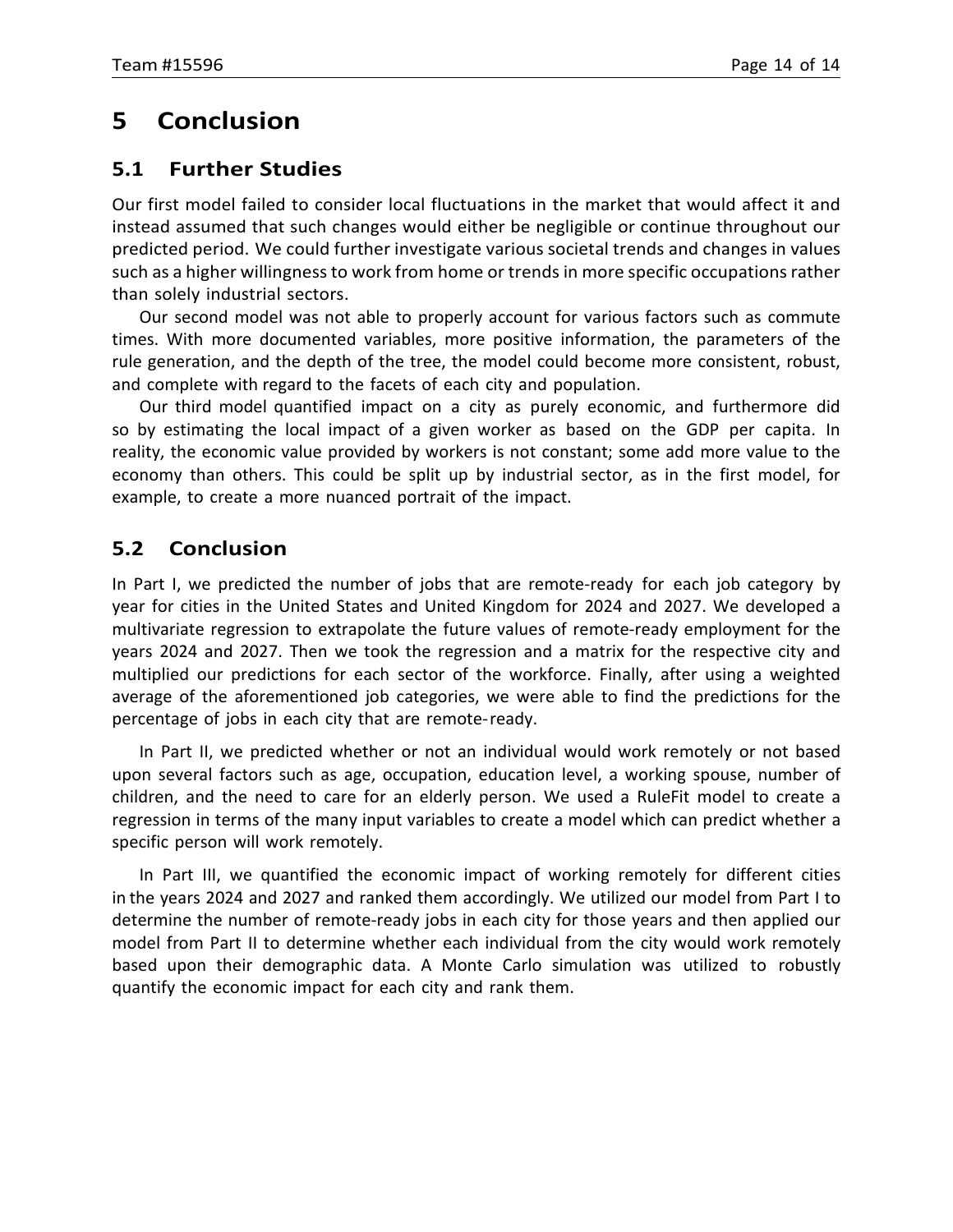# <span id="page-16-0"></span>**6 References**

- 1. Dingel, Jonathan, and Brent Neiman. "How Many Jobs Can Be Done at Home?" *National Bureau of Economic Research*, National Bureau of Economic Research, Apr. 2020, https://www.nber.org/system/files/working\_papers/w26948/w26948.pdf.
- 2. "Overview." *U.S. Bureau of Labor Statistics*, U.S. Bureau of Labor Statistics, https:// [www.bls.gov/iag/home.htm.](http://www.bls.gov/iag/home.htm)
- 3. Pelta, Rachel. "Survey: Men & Women Experience Remote Work Differently: FlexJobs." *FlexJobs Job Search Tips and Blog*, FlexJobs.com, 12 Jan. 2022, https:// [www.flexjobs.com](http://www.flexjobs.com/) /blog/post/men-women-experience-remote-work-survey/.
- 4. Bloom, Nicholas. "Don't Let Employees Pick Their WFH Days." *Harvard Business Review*, 14 Sept. 2021, https://hbr.org/2021/05/dont-let-employees-pick-their-wfh-days.
- 5. Reynolds, Brie. "FlexJobs Survey: Working Parents Want Remote Work." *FlexJobs Job Search Tips and Blog*, FlexJobs.com, 12 Jan. 2022, [https://www.flexjobs.com/blog](http://www.flexjobs.com/blog) /post/what-working-parents-want-at-work/.
- 6. Parker, Kim, et al. "Covid-19 Pandemic Continues to Reshape Work in America." *Pew Research Center's Social & Demographic Trends Project*, Pew Research Center, 16 Feb. 2022, [https://www.pewresearch.org/social-trends/2022/02/16/cov](http://www.pewresearch.org/social-trends/2022/02/16/covid-19-)id-19 pandemic-continues-to-reshape-work-in-america/.
- 7. Callaham, Sheila. "Which Occupations Most Utilize Work at Home, and Which Have Room to Grow?" *Forbes*, Forbes Magazine, 19 Apr. 2020, [https://www.forbes.com/sites/](http://www.forbes.com/sites/) sheilacallaham/2020/04/19/which-occupations-most-utilize-work-at-home-and-which-haveroom-to-grow/.
- 8. Parker, Kim, et al. "How Coronavirus Has Changed the Way Americans Work." *Pew Research Center's Social & Demographic Trends Project*, Pew Research Center, 25 May 2021, [https://www.pewresearch](http://www.pewresearch.org/social-trends/2020/12/09/how-the-).org/[social-trends/2020/12/09/how-the](http://www.pewresearch.org/social-trends/2020/12/09/how-the-)coronavirus-outbreak-has-and-hasnt-changed-the-way-americans-work/.
- 9. Ozimek, Adam. "Where Remote Work Saves Commuters Most: Upwork." *RSS*, [https://www.upwork.com/press/releases/where-remote-work-saves-commuters-most.](http://www.upwork.com/press/releases/where-remote-work-saves-commuters-most)
- 10. "Atus News Releases." *U.S. Bureau of Labor Statistics*, U.S. Bureau of Labor Statistics, 2021, [https://www.bls.gov](http://www.bls.gov/tus/)/tus/.
- 11. "The Potential Economic Impacts of a Flexible Working Culture." *Citrix*, 2019, [https://www.citrix.com/cont](http://www.citrix.com/content/dam/citrix/en)e[nt/dam/citrix/en\\_us/](http://www.citrix.com/content/dam/citrix/en)documents/white-paper/ economic-impacts-flexible-working-us-2019.pdf.
- 12. "American Time Use Survey (ATUS) Data Dictionary." *U.S. Bureau of Labor Statistics*, 2019, [https://www.bls.gov/tus/atuscpscodebk18.pd](http://www.bls.gov/tus/atuscpscodebk18.pdf)f.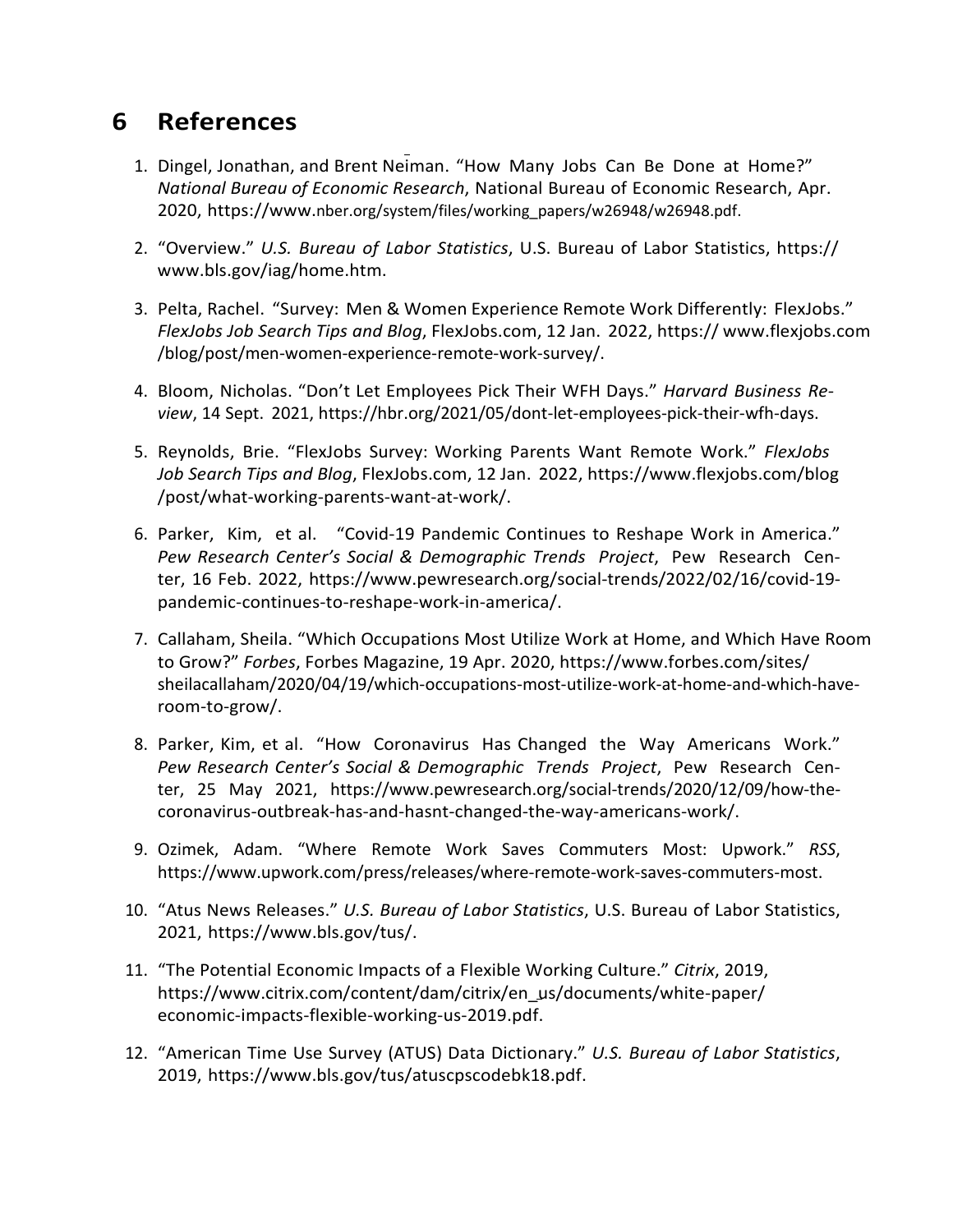- 13. Friedman, Arik. "Quantifying the Impact of Remote Work on the Work-Life Balance." *Medium*, Data at Atlassian, 18 Nov. 2020, https://medium.com/atlassiandata/quantifyingthe-impact-of-remote-work-on-the-work-life-balance-a0cdac965e3a.
- 14. Molnar, Christoph. "Interpretable Machine Learning." *5.6 RuleFit*, 21 Feb. 2022, https://christophm.github.io/interpretable-ml-book/rulefit.html.
- 15. "Working Overtime: Exploitation or Opportunity?" *RSS*, 24 Sept. 2021, https://memory.ai/timely-blog/working-overtime-exploitation-or-opportunity.
- 16. "About Atus Data." *U.S. Bureau of Labor Statistics*, U.S. Bureau of Labor Statistics, 19 June 2019, [https://www.bl](http://www.bls.gov/tus/datafiles-2018.htm)s.g[ov/tus/datafiles-2018.htm.](http://www.bls.gov/tus/datafiles-2018.htm)
- 17. "Surprising Working from Home Productivity Statistics (2022)." *Apollo Technical LLC*, 17 Jan. 2022, [https://www.apo](http://www.apollotechnical.com/working-from-home-productivity-statistics/)llote[chnical.com/working-from-home-productivity-statistics/](http://www.apollotechnical.com/working-from-home-productivity-statistics/)
- 18. Langemeier, Kathryn, and Maria D. Tito. "The Ability to Work Remotely: Measures and Implications." *The Fed*, 2021, [https://www.federalreserve](http://www.federalreserve.gov/econres/notes/feds-).g[ov/econres/notes/feds](http://www.federalreserve.gov/econres/notes/feds-)notes/the-ability-to-work-remotely-measures-and-implications-20211126.htm.
- 19. Jennings, Vic, et al. "Household Size and the Poisson Distribution." *Journal of the Australian Population Association*, vol. 16, no. 1-2, 1999, pp. 65–84, https://doi.org/10.1007/bf03029455.
- 20. "Census Profile: Seattle-Tacoma-Bellevue, WA Metro Area." *Census Reporter*, https://censusreporter.org/profiles/31000US42660-seattle-tacoma-bellevue-wa-metro-area/.
- 21. "Census Profile: Omaha-Council Bluffs, NE-IA Metro Area." *Census Reporter*, https://censusreporter.org/profiles/31000US36540-omaha-council-bluffs-ne-ia-metro-area/.
- 22. "Census Profile: Scranton–Wilkes-Barre, PA Metro Area." *Census Reporter*, https://censusreporter.org/profiles/31000US42540-scranton-wilkes-barre-pa-metro-area/.
- 23. "Liverpool Built-up area." *Nomis*, [https://www.nomisweb.co.uk/](http://www.nomisweb.co.uk/reports/localarea)re[ports/localarea.](http://www.nomisweb.co.uk/reports/localarea)
- 24. "Barry Parish." *Nomis*, [https://www.nomisweb.co.uk/](http://www.nomisweb.co.uk/reports/localarea)re[ports/localarea.](http://www.nomisweb.co.uk/reports/localarea)
- 25. "Caregiver Statistics." *Caregiver Action Network*, 4 Nov. 2016, [https://www.care](http://www.caregiveraction.org/resources/caregiver-statistics)gi[veraction.org/resources/caregiver-statistics.](http://www.caregiveraction.org/resources/caregiver-statistics)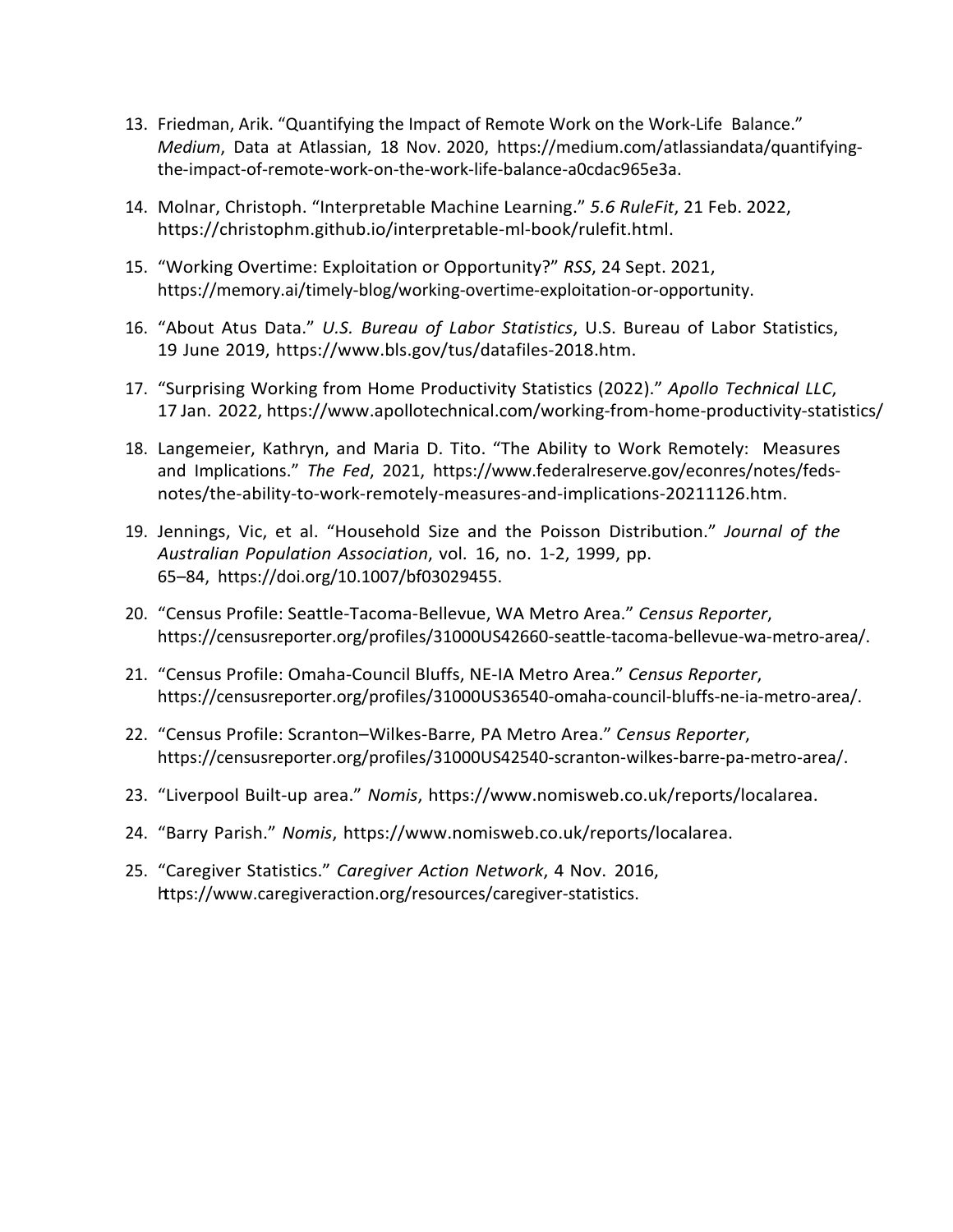# <span id="page-18-0"></span>**7 Appendix**

#### <span id="page-18-1"></span>**7.1 emp sectors.py**

```
1 ### Import required libraries
2 # Numpy for mathematical operations and matrices
3 # Scipy for executing regressions
4 # Os for reading given data from csv files
5 import numpy as np
6 from numpy import matmul
7 import scipy .optimize
8 import os
9
10 # Weights on each of the sectors
11 rho = np.array([0.19, 0.22, 0.23, 0.72, 0.67, 0.59, 0.34, 0.077, 0.31,0.41])
12
13 # Loop over all 5 cities
14 for city in os.listdir('employ-data'):<br>15 # Load the data into an array
15 \# Load the data into an array<br>16 \# data = np.genfromtxt(os.path.
      data = np.genfromtxt(os.path.join('employ-data', city), delimiter=',',
      skip_header =1)
17 # X^T . P^T = Y^T
18 # This is the Markov process in form for regression
19 # Thus X is the data of 'previous' years in row vector form, and Y is
     'current' years
20 XT = data [0:-1, 1:]21 YT = data [1:, 1:]
2223 # Transition matrix by formula , and residual matrix U
24 P = matmul(matmul(np.transpose(YT), XT),np.linalg.inv(matmul(np.
     transpose (XT), XT)))
25 U = \text{YT} - \text{matmul}(\text{XT}, \text{np.transpose(P)})26
27 bars = np.mean (U, axis=0) \qquad # Mean of response var in
     each sector
28 TSS = np .sum (np.square (P - bars), axis =0) # Total-sum -of-squares in 
     each sector
29 RSS = np.sum(np-square(U), axis = 0 # Residual-sum-of-squares
     in each sector
30 R2 = 1 - RSS/TSS # Coefficient of
     determination
31 print(R2)
32
33 # Predict future years with powers of P and save that to file
34 predictions = []
35 # UK data is through 2020, so 7 years must be predicted, whereas only
     6 for the US
36 for i in range (1, (8 if city in ['barry.csv', 'liverpool.csv'] else 7)
     ):
37 sec_dist = matmul(np.linalg.matrix_power(P, i), np.transpose(data)
     [1:,-1]38 predictions.append (np .append (sec_dist, np.sum (rho * sec_dist)))
```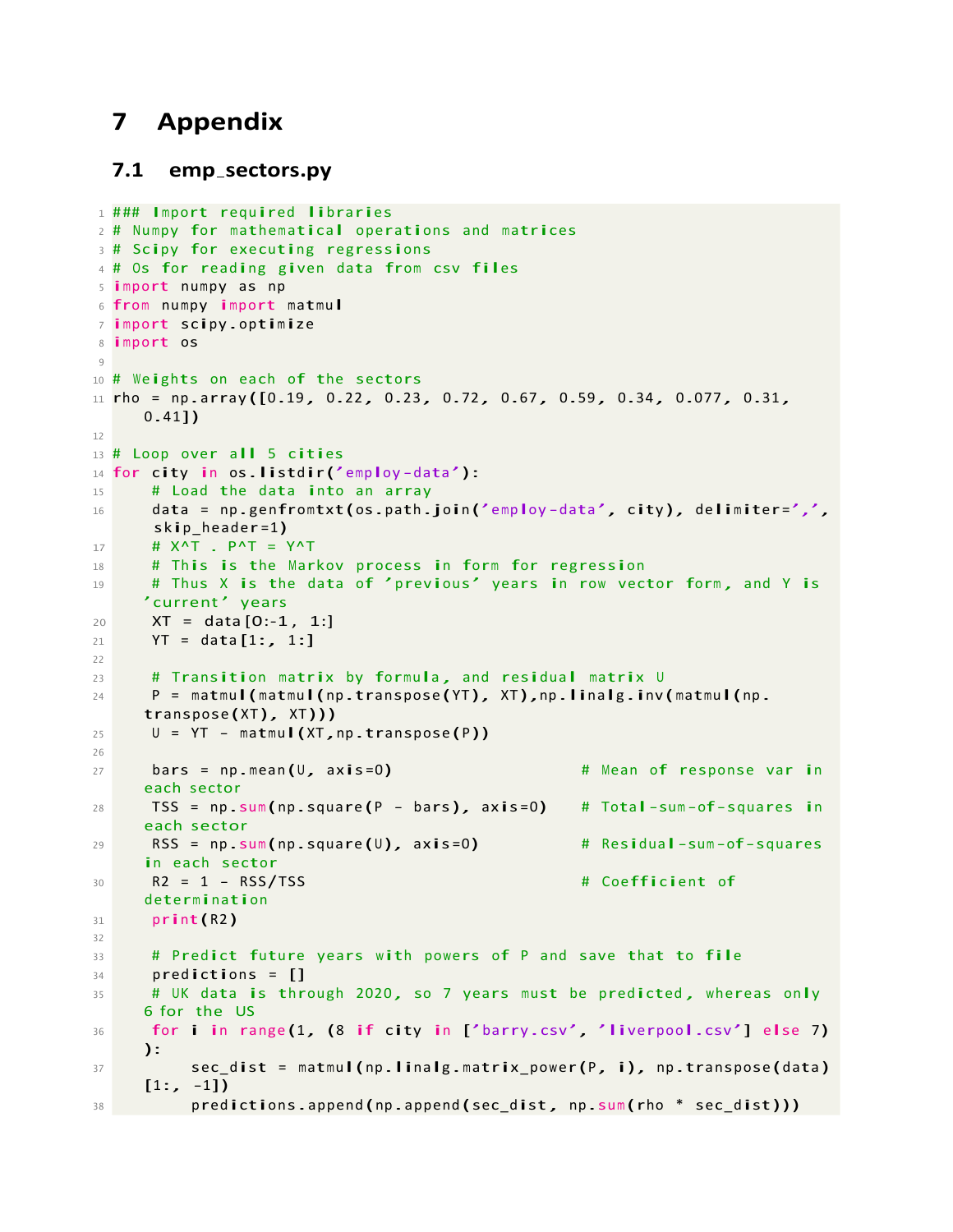```
39 #
40
41
            predictions.append(matmul(np.linalg.matrix power(P, i), np.
     transpose(data)[1:, -1]))
      np .savetxt(f'employ -pred /{ city }', np .array (predictions), delimiter=','
     \lambdanp.savetxt(f'employ-pred/{city[0:-4]}.txt', np.array(predictions),
     delimiter=' & ', fmt=' % . 4 f')
```
### <span id="page-19-0"></span>**7.2 rulefit.py**

```
1 # import required libraries
2 import h2o
3 import pandas as pd
4 h2o.init()
5 from sklearn .metrics import mean_squared_error
6 from h2o.estimators import H2ORuleFitEstimator
 7
8 # import training data
9 train = h2o.import_file (path ="workerdata .csv ", col_types ={" 
     working_from_home ": "enum ", " occupation ": "enum ", "age ": " int ", " 
     children": "int", "spouse_works": "enum", "care_for_elder": "enum", "
     education" "enum"})
10 # import testing data for each person
11 test = h2o.import_file (path =" Seattle2027 .csv ", col_types ={"occupation ": " 
     enum", "age": "int", "children": "int", "spouse_works": "enum", "
     care_for_elder": "enum", "education": "enum"})
12
13 # Set the predictors and response:
14 \times = ["children", "age", "spouse_works", "care_for_elder", "occupation", "
     education "]
15 \text{ y} = "working_from_home"
16
17 # Build and train the model:
18 rfit = H2ORuleFitEstimator(min rule length = 3, max rule length = 3)
19 rfit.train (training frame=train, validation frame=train, x=x, y=y)
20
21 # Retrieve the rule importances:
22 f = open ("rules.txt", "w")
23 rules = rfit._model_json ['output']['rule_importance '].as_data_frame ()
24 f.write (rules.to_string ())
25 f.close()
26
27 # # Predict on the training data:
28 validation_results = rfit.predict(train).as_data_frame()
29 validation = train .as_data_frame ()
30 validation ['preds'] = validation_results['predict']
31
32 # calculate true/false positives/negatives
33 tn = len(validation.loc[(validation.wordation.working from home == 2) & (validation.preds == 2)]34 fn = len(validation.loc[(validation.working_from_home == 1) & (validation.
     preds == 2)]35 tp = len(validation.loc[(validation.working_from_home == 1) & (validation.
     preds == 1]
```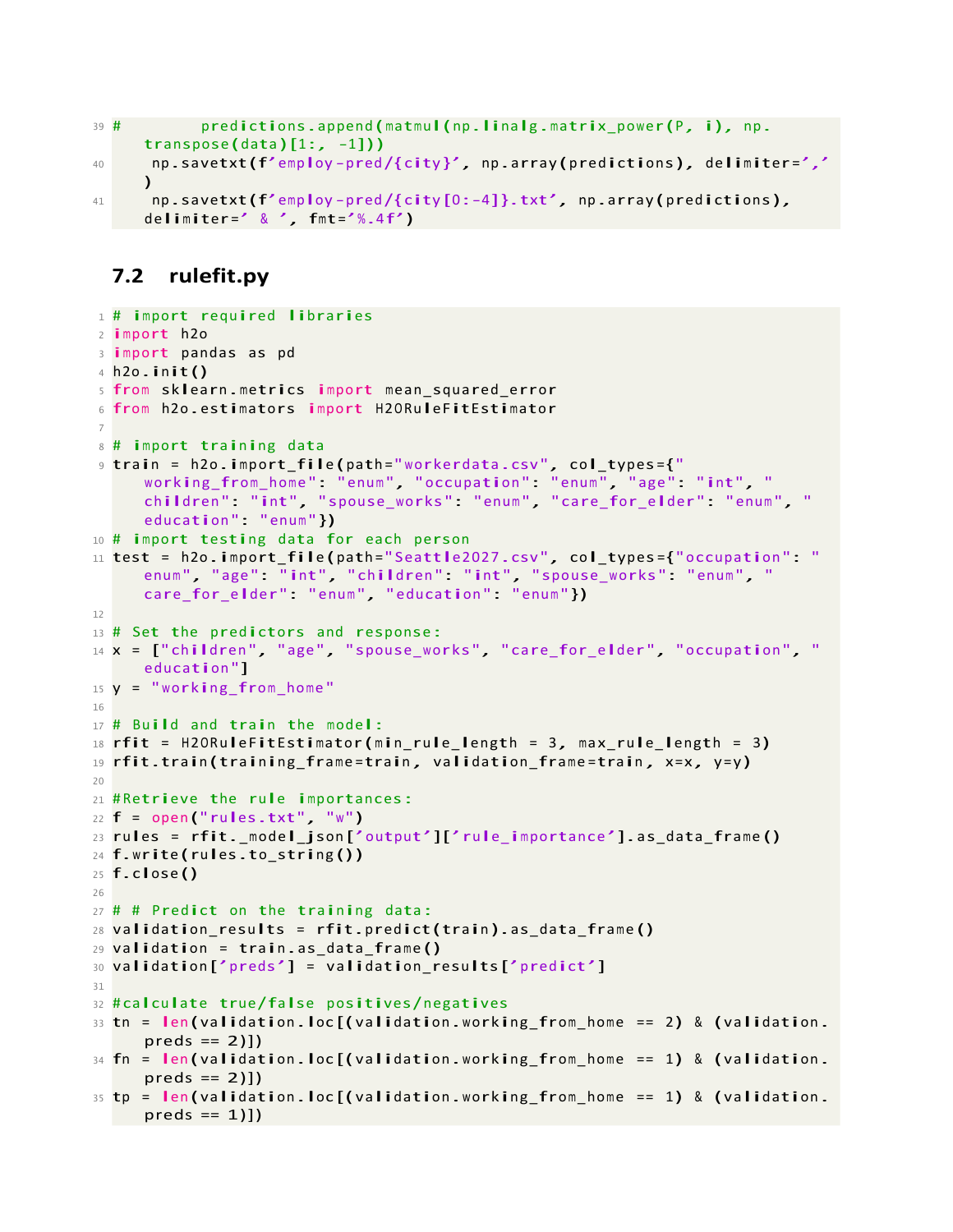```
36
fp = len (validation .loc [( validation .working_from_home == 2) & (validation .
37
# calculate sensitivity and specificity 
38
sensitivity = tp /(fn+tp )
39
specificity = tn /(fp+tn ) 
39 Specificity = tn/(<br>40 <mark>#print evaluations</mark>
41
print("True Positives: " + str(tp )) 
42
print(" False Positives: " + str(fp )) 
42 print("False Positives: " + str(fp))<br>43 print("True Negatives: " + str(tn<mark>))</mark>
44
print(" False Negatives:
" + str(fn))
45
print(" Sensitivity : " +
str(sensitivity ))
46
print(" Specificity : " +
str(specificity ))
47
48
# Predict
on the city data:
48 # Predict on the city data:<br>49 <mark>results = rfit.</mark>predict(test).as_data_frame<mark>()</mark>
50
test_pd =
test.as_data_frame ()
51
test_pd ['preds'] = results['predict']
52
test_pd .to_csv ('Seattle2027preds.csv ',index=True )
       preds == 1)]
```
#### <span id="page-20-0"></span>**7.3 simulate people.py**

```
1
from random import randint, uniform
 1 from random import randint, uniform<br>2 from numpy.random <mark>import</mark> poisson, binomial
3
 _4 def <code>HH_SIZE(city):</code>
5
6
7
8
9
10
11
12
13
14
15 def HOUSEHOLD (city, n):
16
17
18
19
20
21
22
23
24
25
26
27
SPOUSE = {
28
29
30
31
        lamb = \{'Seattle' : 2.23,
             'Omaha' : 2.23,
             'Scranton ': 1.98 ,
             'Liverpool': 1.86 ,
             "Barry" : 1.98,
        }
       N = poisson(lamb[city])
       return N if N != 0 else HH SIZE(city)
       spouse = False 
        elder = False
        elder = False<br><mark>if</mark> n > 1 and uniform(0, 100) < SPOUSE[city]:
             spouse = 
True
             n - 1if n > 1 and
uniform (0 , 100) < ELDER :
             > 1 and un<br>elder = True
             n = 1children = n - 1return children, spouse, elder
       'Seattle' : 62,
        ' Omaha' : 43,
        'Scranton' : 56,
     'Liverpool' : 37.7 ,
```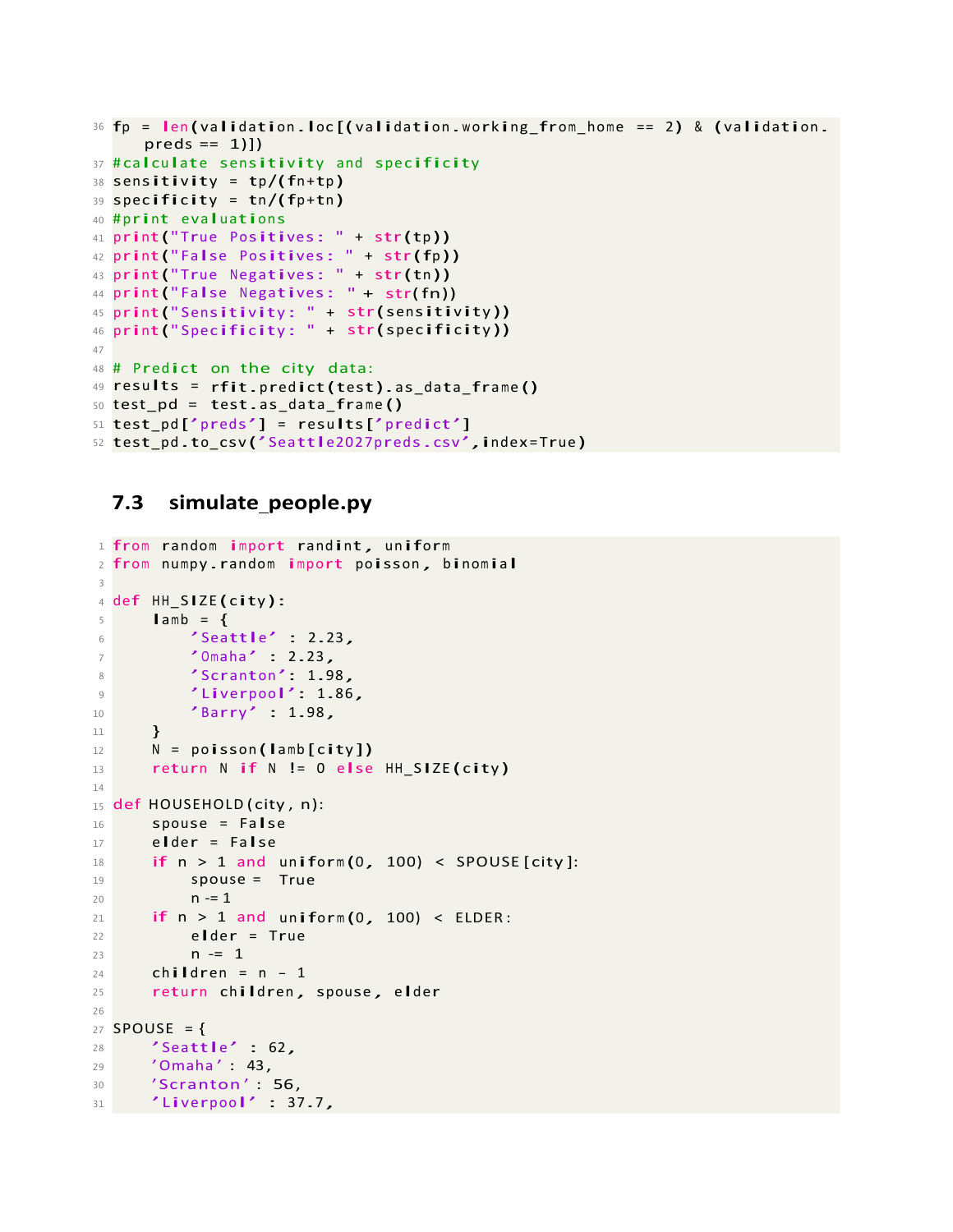```
32
33 }
          "Barry" 42.8
34
<sup>34</sup><br>35 ELDER = 0.29
36
37 \text{ MAX}_H = \text{lambda} \times: \{<br>38 \text{ } 0 \le x \le 7: 0,0 < = x < 7: 0,39 7<=x <14: 0.5,
40 14 < = x < 28: 1.5,<br>41 28 < = x < 45: 2.5.
41 28 <= x < 45: 2.5,<br>42 45 <= x < 60: 3.5.
42 45 < x < 60: 3.5,<br>43 60 < x < 72: 4.543 60 <= x < 72: 4.5,<br>44 72 <= x < 81: 5.5,
44 72 <= x < 81: 5.5,<br>45 81 <= x < 86: 6.5
45 81 \le x \le 86: 6.5,<br>46 86 \le x \le 93: 7.5,
           86 < x < 93: 7.547
48 }[ Tr
ue ]
49
           93 <=x <100:
8.5
50 GDPC = {
51 'Seattle ': 80833 ,
          'Omaha': 60246,
53 'Scranton': 37417,
54 'Liverpool': 50400 ,
55
56 }
          'Barry ': 32849
57
58 \text{AGE} = \{59
           'Seattle': lambda x: {
60 0 \le x \le 12: randint (0, 9),<br>61 12 \le x \le 24: randint (10, 1)61 12 < x < 24: randint (10, 19),<br>
24 < x < 39: randint (20, 29)62 24 <= x < 39: randint (20, 29),<br>
39 <= x < 55: randint (30, 39).
                 63 39 <=x <55: randint(30 , 39),
64 55 <= x < 68: randint (40, 49),<br>65 68 <= x < 81: randint (50, 59),
65 68 <= x < 81: randint (50, 59),<br>66 81 <= x < 92: randint (60, 69),
66 81 <= x < 92: randint (60, 69),<br>67 92 <= x < 98: randint (70, 79),
67 92 <= x < 98: randint (70, 79),<br>68 98 <= x < 100: randint (80, 89)68 98 <= x < 100: randint (80, 89)
           69 }[ True ],
70 'Omaha': lambda x: {<br>71 0 <= x < 14: randint
71 0 \le x \le 14: randint (0, 9),<br>
72 14 \le x \le 28: randint (10, 1)72 14 <= x < 28: randint (10, 19),<br>
73 28 <= x < 41: randint (20. 29).
73 28 <= x < 41: randint (20, 29),<br>
74 41 <= x < 56: randint (30, 39).
74 41 < x < 56: randint(30, 39),<br>75 56 < x < 68: randint(40, 49).
75 56 <= x < 68: randint (40, 49),<br>
76 68 <= x < 80: randint (50, 59),
76 68 <= x < 80: randint (50, 59),<br>
80 <= x < 91: randint (60, 69),
77 80 <= x < 91: randint (60, 69),<br>
78 91 <= x < 97: randint (70, 79),
                 91 <= x < 97: rand int (70, 79),
79
80
81
82
83
84
85
                 97 <=x <100: randint(80 , 89)
           }[ True ],
           'Scranton': lambda x: {
                 0 < = x < 11: randint(0, 9),
                 11 <= x < 22: rand int (10, 19),
                 22 <=x <34: randint(20 , 29),
                 34 <=x <46: randint(30 , 39),
```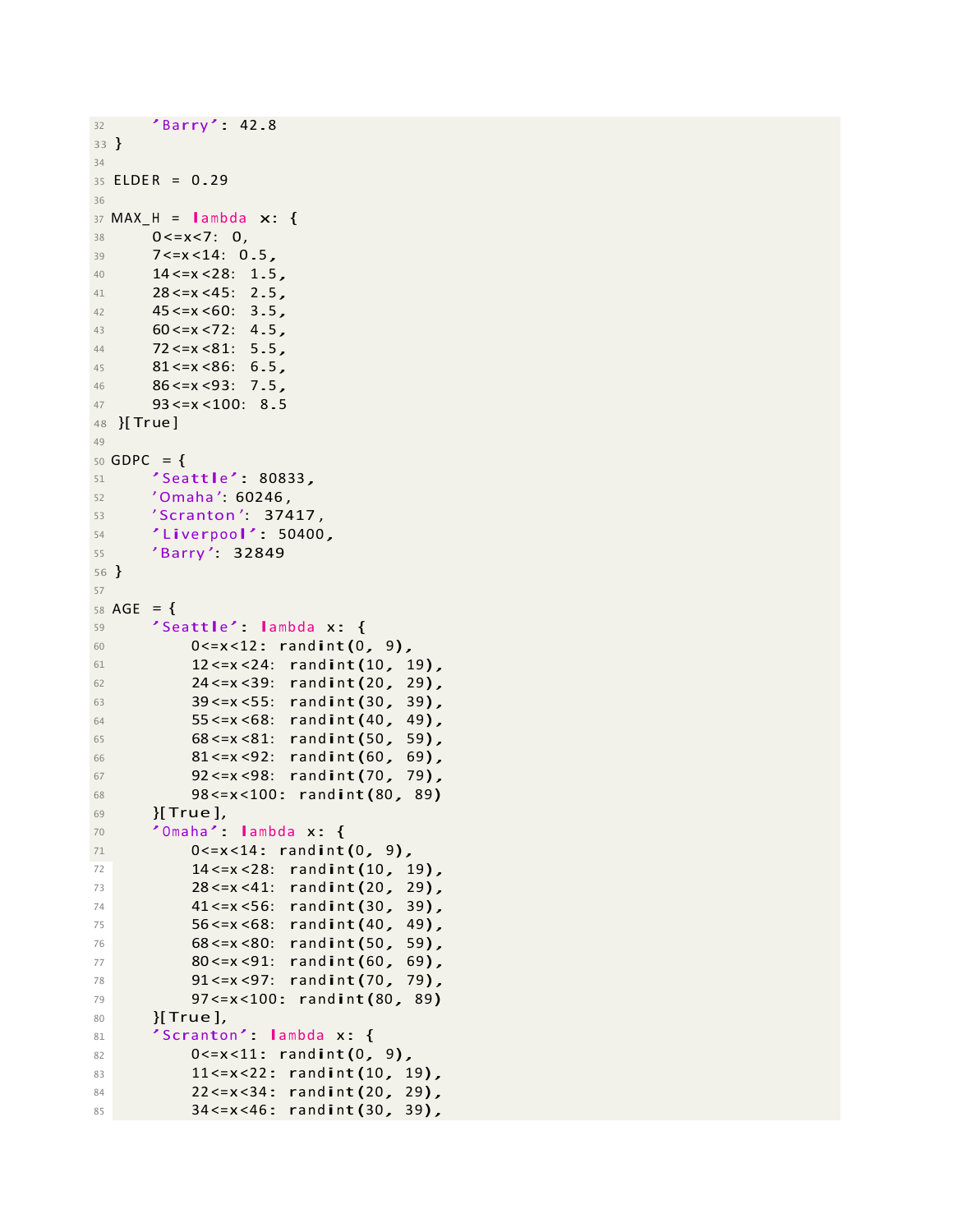```
86 46 <= x < 58: randint (40, 49),<br>87 58 <= x < 72: randint (50, 59).
 87 58 < x < 72: randint(50, 59),<br>88 72 < x < 86: randint(60, 69),
               72 < x < 86: randint(60, 69),
 89 86 <= x < 95: randint (70, 79),
 90
 91
 92
               95 <=x <100: randint(80 , 89)
         }[ True ],
          'Liverpool': lambda x: {
 93 0<=x<20.1: randint(0, 17),<br>
94 20.1 <= x < 23.4: randint(18.
 94 20.1 \leq x \leq 23.4: randint (18, 19),<br>95 23.4 \leq x \leq 32.2: randint (20, 24).
               95 23.4 <=x <32.2: randint(20 , 24),
 96 32.2 <= x < 39.6: randint (25, 29),
 97 39.6 <= x < 58.9: randint (30, 44),<br>
98 58.9 <= x < 78.7: randint (45, 59).
               58.9 <= x < 78.7: rand int (45, 59),
99 78.7 <= x < 84.5: randint (60, 64),<br>100 84.5 <= x < 92.7: randint (65. 74),
               84.5 <= x < 92.7: rand int (65, 74),
101 92.7 <= x < 98.3: randint (75, 84),<br>102 98.3 <= x < 100: randint (85. 89)
102 98.3 <= x < 100: randint (85, 89)
         [True],
104 'Barry ': lambda x: {
               0 < = x < 23.3: randint(0, 17),
106 23.3 <= x < 25.8: randint (18, 19),
107 25.8 <= x < 31.8: randint (20, 24),
108 31.8 <= x < 38.5: randint (25, 29),<br>38 5 <= x < 58 9 · randint (30, 44)
109 38.5 <= x < 58.9: randint (30, 44),<br>110 58.9 <= x < 79: randint (45. 59).
110 58.9 <= x < 79: randint (45, 59),<br>
111 79 <= x < 84.8: randint (60, 64).
111 79 <= x < 84.8: randint (60, 64),<br>112 34.8 <= x < 92.8: randint (65. 74
112 84.8 <= x < 92.8: randint (65, 74),<br>113 92.8 <= x < 97.8: randint (75, 84),
               92.8 <= x < 97.8: randint (75, 84),
114 97.8 <= x < 100: randint (85, 89)<br>115 H True 1.
         115 }[ True ],
116
}
117
118
   EDU = \{119 \checkmark Seattle' : lambda x: {<br>120 0 \le x \le 7 38
               0 < = x < 7: 38121 7 < x < 26: 39,
122 26 <= x < 55: 40,
123 55 <= x <82: 43,
124
125
               82 <=x <100: 44
         }[ True ],
126 'Omaha' : lambda x: {<br>127 0 < = x < 7: 38.
               0 < = x < 7: 38128 7 <= x < 31: 39,
129 31 < x < 62: 40,
130 62 <= x < 87: 43,
131
132
               87 <=x <100: 44
         }[ True ],
133 'Scranton' : lambda x: {<br>0 < = x < 9: 38.
               0 < = x < 9: 38135 9<=x <48: 39,
136 48 < x < 76: 40,
137 76 <= x < 91: 43,
138 91 <= x <100: 44
139 }[True ],
```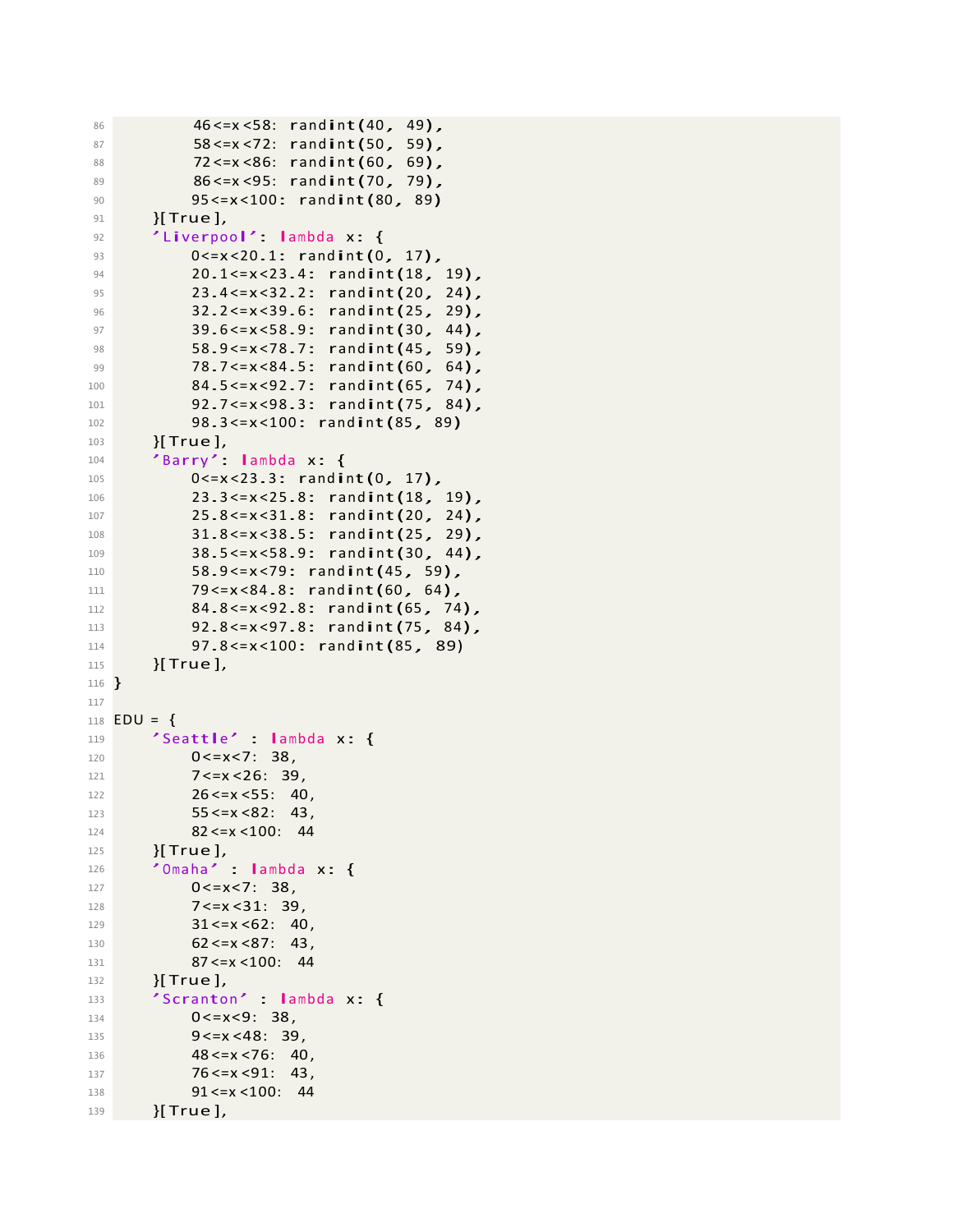```
140 'Liverpool' : lambda x: {<br>141 0 <= x< 7: 38.
              0 < = x < 7: 38,
142 7 <= x < 26: 39,
143 26 <= x < 55: 40
144 55 <= x < 82: 43,
145
146
              82 <=x <100: 44
         }[ True ],
147 'Barry' : lambda x: {<br>148 0<=x<9: 38,
              0 < = x < 9: 38,
149 9<= x <48: 39,
150 48 < x < 76: 40,
151 76 <= x < 91: 43,
152 91 <= x <100: 44
153 }[ True ]
154 }
155
156 SECTOR = {
157 'Seattle' : {<br>158 2024 : lam
158 2024: lambda x: {<br>159 2024: lambda x: {
                    0<=x<8.29: 'MLC',
160 8.29 <= x <13.36: 'MFG',<br>161 13.36 <= x <33.19: 'TTU'
161 13.36 <= x < 33.19: 'TTU',<br>162 13.19 <= x < 42.82: 'INF'.
162 33.19 \le x \le 42.82: 'INF',<br>163 42.82 \le x \le 47.91: 'FIN'.
                    163 42.82 <=x <47.91: 'FIN ',
164 47.91<=x<65.31: 'PBS',
165 65.31 <= x < 78.6: 'EHS',
166 78.6 <= x < 86.05: 'LHO',
167 86.05 <= x <89.35: 'OTH'
168 89.35<=x<100: 'GOV'
169 }[ True ],
170 2027: lambda x: {<br>171 0<=x<9.62: 'M
                    0 <= x < 9.62: 'MLC',
172 9.62<=x<10.4: 'MFG',<br>173 10.4<=x<30.36: 'TTU
173 10.4 <= x < 30.36: 'TTU',<br>30.36 <= x < 42.02. 'TNF'
174 30.36 \le x \le 42.02: 'INF',<br>175 42.02 \le x \le 47.15: 'FIN'.
175 42.02<=x<47.15: 'FIN',<br>176 47.15<=x<65.51: 'PBS',
176 47.15 <= x < 65.51: 'PBS'<br>177 65.51 <= x < 79.64: 'EHS'
177 65.51<=x<79.64: 'EHS'<br>178 79.64<=x<86.26: 'LHO'
                    178 79.64 <=x <86.26: 'LHO ',
179 86.26 <= x <89.57: 'OTH',<br>
180 89.57 <= x <100: 'GOV'
180 89.57<=x<100: 'GOV'<br>181 181 IFTUe 1
              [True]182 },
183
184 'Omaha' : {
185 2024: lambda x: {<br>186 0 2024: lambda x: {
                    0 < = x < 5.66: 'MLC',
187 5.66 <= x < 12.12: 'MFG',<br>188 12.12 <= x < 30.3: 'TTU',
                    188 12.12 <=x <30.3: 'TTU ',
189 30.3 <= x < 32.02: 'INF',<br>32.02 <= x < 41.24: 'FIN'
190 32.02 <= x < 41.24: 'FIN',<br>41.24 <= x < 55.55: 'PBS'.
191 41.24 <= x < 55.55: 'PBS'<br>192 55.55 <= x < 72.31: 'EHS'
192 55.55<=x<72.31: 'EHS',<br>193 72.31<=x<82.18: 'LHO',
                    193 72.31 <=x <82.18: 'LHO ',
```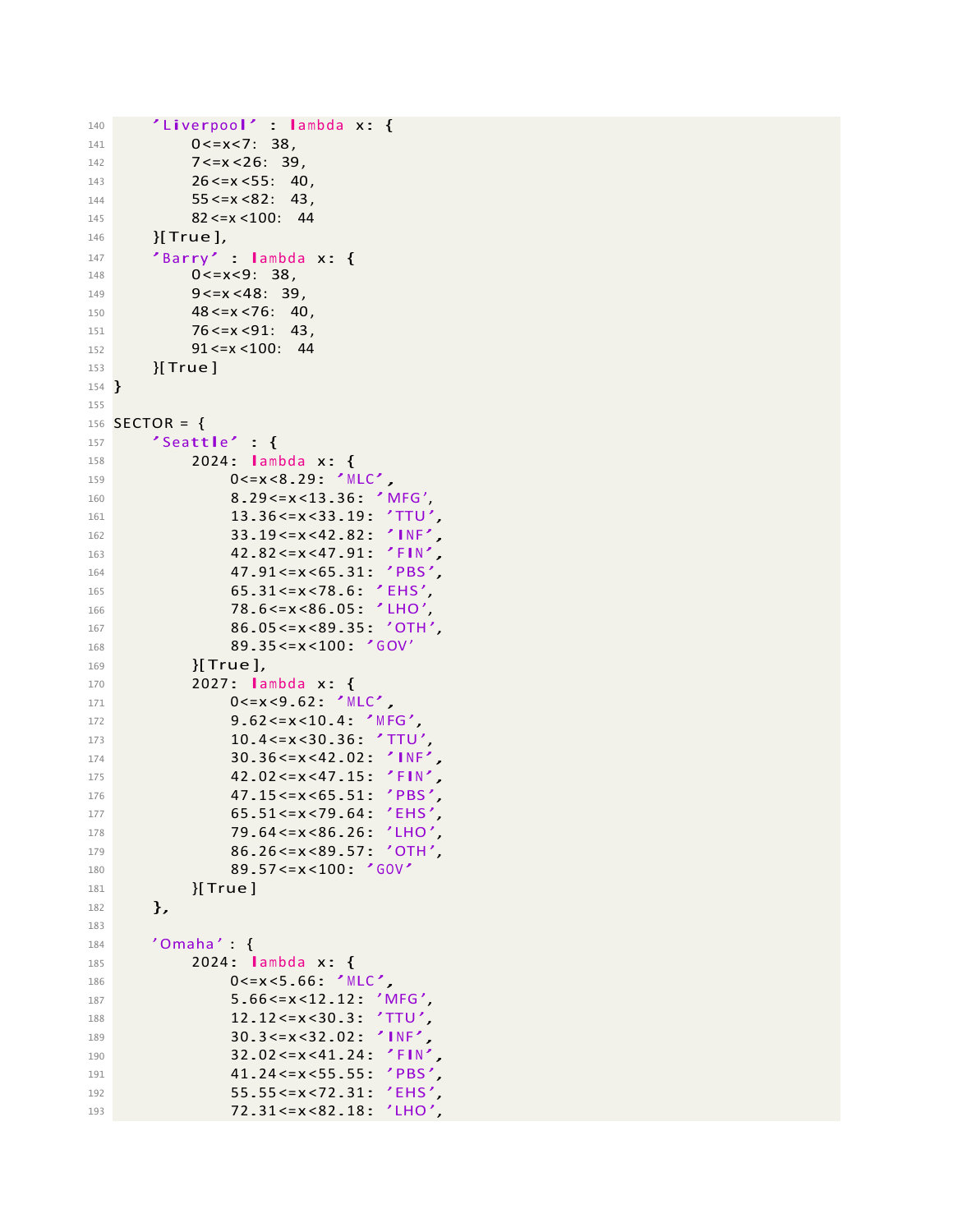```
194 82.18 <= x < 85.99: 'OTH',
195 85.99<=x<100: 'GOV'
196 }[True ],
197 2027: lambda x: {<br>198 2027: lambda x: {
                  0 <= x < 5.46: 'MLC',
199 5.46 <= x < 11.94: 'MFG',
200 11.94 <=x <30.02: 'TTU ',
201 30.02 <= x < 31.62: 'INF'
202 31.62 <=x <40.81: 'FIN ',
203 40.81<=x<55: 'PBS',
204 55 <=x <71.85: 'EHS ',
205 71.85 <= x < 81.9: 'LHO',<br>206 81.9 <= x < 85.76: 'OTH'.
                  81.9 <= x < 85.76: 'OTH',
207 85.76 <= x < 100: 'GOV'<br>208 H True ]
             {}_{2}[ True ]209 },
210
211 'Scranton' {
212 2024: lambda x: {<br>213 2024: lambda x: {
                  0 < = x < 4.02: 'MLC',
214 4.02 <=x <14.31: 'MFG ',
215 216 26 < x < 40.26; 'TTU',<br>216 40.26 < x < 41.04; 'INF',
216 40.26 \le x \le 41.04: 'INF'<br>217 41.04 \le x \le 46.01: 'FIN'
217 41.04 <= x < 46.01: 'FIN',<br>218 46.01 <= x < 56.45: 'PBS'.
218 46.01 <= x < 56.45: 'PBS',<br>219 56.45 <= x < 76.87: 'FHS'.
                  56.45 <= x < 76.87: 'EHS'
220 76.87<=x<85.28: 'LHO',<br>221 85.28<=x<88.58: 'OTH',
                  221 85.28 <=x <88.58: 'OTH ',
222 88.58<=x<100: 'GOV'<br>223 H True 1.
             {}[ True ],
224 2027: lambda x: {<br>225 225 0<= x<3.99: <sup>7</sup> M
                  0<=x<3.99: 'MLC',
226 3.99 <=x <14.54: 'MFG ',
227 14.54<=x<40.17: 'TTU'
228 40.17 <= x < 40.82 : 'INF',<br>229 40.82 <= x < 45.9 : 'FIN',
                  229 40.82 <=x <45.9: 'FIN ',
230 45.9 <= x < 56.43: 'PBS'<br>231 56.43 <= x < 77.29: 'EHS
                  56.43<=x<77.29: 'EHS'
232 77.29 <= x < 85.68: 'LHO',<br>233 85.68 <= x < 88.87: 'OTH',
233 85.68 <= x <88.87: 'OTH',<br>
234 88.87 <= x <100: 'GOV'
234 88.87<=x<100: 'GOV'<br>235 H True 1
             235 }[ True ]
236 },
237
238 'Liverpool' : {
239 2024: lambda x: {<br>240 2024: lambda x: {
                  0 < = x < 5.34: 'MLC',
241 5.34 <= x < 14.36: 'MFG',
242 14.36 <=x <36.8: 'TTU ',
243 36.8 <=x <39.54: 'INF ',
244 39.54 \leq x \leq 43.08: 'FIN',
245 43.08 <= x <63.39: 'PBS',<br>246 63.39 <= x <84.42: 'EHS'
246 63.39 \times = x \times 84.42: 'EHS'<br>
247 84.42 \times 28 \times 1HO'
                  84.42 <= x < 92.38: 'LHO',
```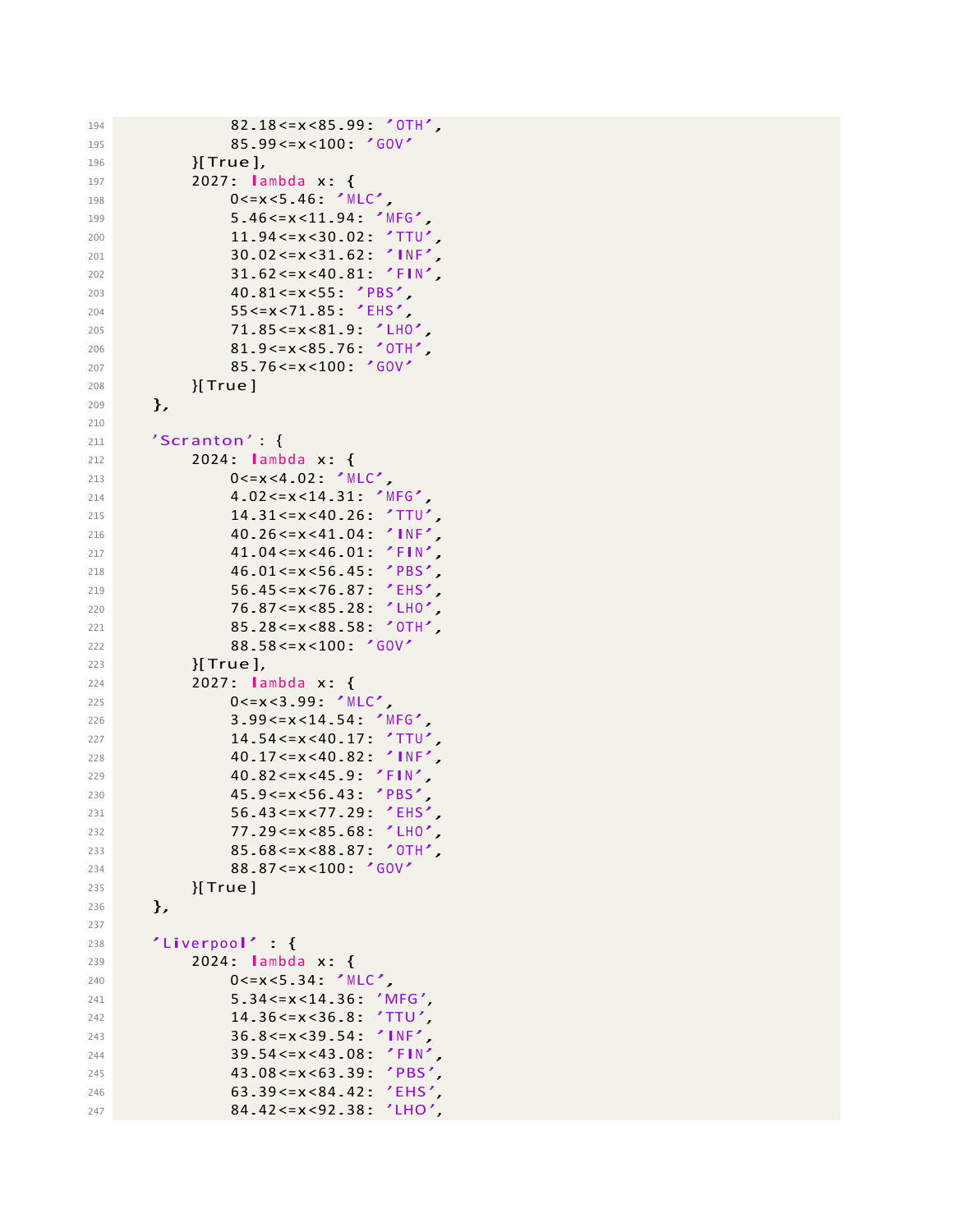```
248 92.38 <= x < 98.01: 'OTH',<br>249 98.01 <= x < 100: 'GOV'
                    98.01 <= x < 100: 'GOV'
250 }[ True ],
251 2027: lambda x: {
                   0 <= x < 5.02: 'MLC',
253 5.02 <=x <10.67: 'MFG ',
254 10.67 <=x <33.3: 'TTU ',
255 33.3 <=x <37.66: 'INF ',
256 37.66 <=x <40.67: 'FIN ',
257 40.67<=x<67.74: 'PBS',<br>258 40.74<=x<90.87: 'EHS'
258 67.74<=x<90.87: 'EHS'<br>259 90.87<=x<98.51: 'IHO'
259 90.87<=x<98.51: 'LHO',<br>260 98.51<=x<98.92: 'OTH'
                    260 98.51 <=x <98.92: 'OTH ',
261 98.92<=x<100: 'GOV'<br>
{|True }
              {}_{2}[ True ]263 },
264
265 'Barry ' : {
266 2024: lambda x: {<br>267 2024: lambda x: {
                    0 <= x < 9.55: 'MLC',
268 9.55 <=x <21.05: 'MFG ',
269 21.05 <= x < 42.49: 'TTU',<br>270 22.49 <= x < 43.61: 'INF'
270 42.49 \le x \le 43.61: 'INF',<br>271 43.61 \le x \le 47.59 'FIN'
271 43.61<=x<47.59: 'FIN',<br>272 47.59<=x<56.33: 'PBS'.
272 47.59 <= x < 56.33: 'PBS',<br>273 56.33 <= x < 82.73: 'EHS',
                    273 56.33 <=x <82.73: 'EHS ',
274 82.73<=x<89.9: 'LHO',<br>275 89.9<=x<93.64: 'OTH',
                    89.9 < x < 93.64: 'OTH',
276 93.64<=x<100: 'GOV'<br>277 11 11 12 1.
              {}[True],
278 2027: lambda x: {<br>279 2027: 0<= x<6.09: 'M
                   0 < = x < 6.09: 'MLC',
280 6.09 <=x <19.12: 'MFG ',
281 19.12 <= x <41.68: 'TTU'
282 41.68 <= x < 42.36: 'INF',<br>
283 42.36 <= x < 45.98: 'FIN',
                    283 42.36 <=x <45.98: 'FIN ',
284 45.98 <= x < 54.47: 'PBS',<br>285 54.47 <= x < 83.58: 'EHS',
                    54.47 <= x < 83.58: 'EHS',
286 83.58 <= x <88: 'LHO',<br>287 88 <= x <92.65: 'OTH'.
287 88 <= x < 92 .65: 'OTH',<br>
288 92 .65 <= x < 100: 'GOV'
288 92.65 <=x <100: 'GOV '
              289 }[ True ]
290 }
291 }
292
293 # work code given category<br>294 JOB = \{JOB = {
295 'EHS': lambda x: {<br>296 0<= x < 15.3: 8,
              0 < = x < 15.3: 8,
297 15.3 < x <= 100: randint(10, 11),<br>
298 }[True],
         298 }[ True ],
299 'FIN': lambda x: {<br>300 0 <= x < 100: 2
              0 < = x < 100: 2
301 }[True ],
```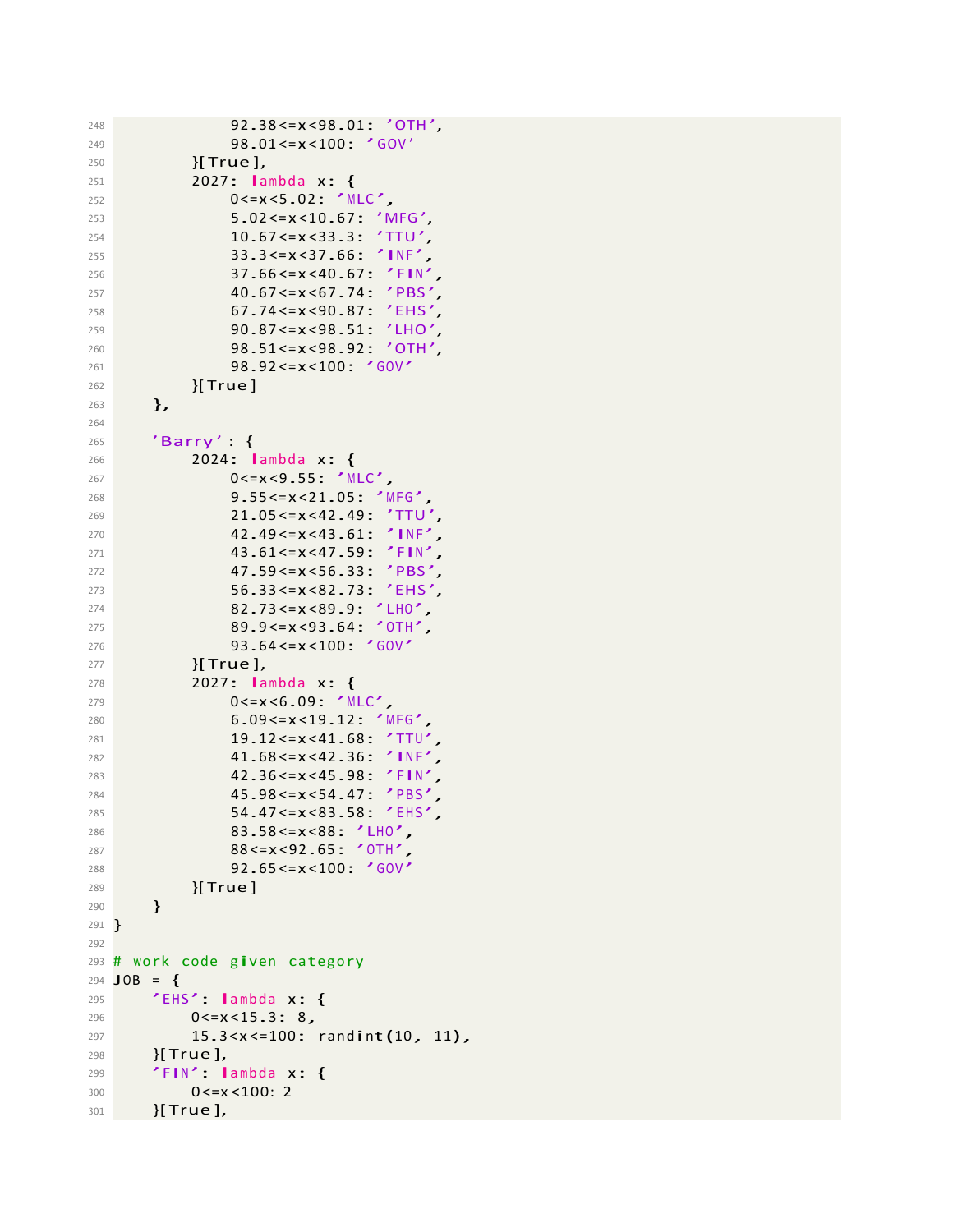```
302 'PBS': lambda x: {<br>303 0 <= x < 10.8: 1.
             0 < = x < 10.8: 1,
304 10.8 <= x < 57.4: 5,
305 57.4 <= x < 100: 17,
306 }[ True ],
307 'LHO': lambda x: {<br>308 0<=x<14.4: 9.
             0 < x < 14.4: 9,
309 14.4 <=x <100: 13
310 }[ True ],
311 'MLC': lambda x: {<br>312 0<=x<1.35: 18.
312 0 < = x < 1.35: 18,<br>313 1.35 < = x < 100: 1
313 1.35 <= x < 100: 19<br>314 1 True 1.
        [True],
315 'TTU' : lambda x: {<br>316 0 <= x < 22.6 : 22,
             0 < = x < 22.6: 22,
317 22.6 <= x < 100: 16,
318 }[True],
319 'INF' : lambda x: {<br>320 0 < = x < 100: 3
             0 < = x < 100: 3321 }[True],
322 'OTH' : lambda x: {<br>323 0 < = x < 100: 6
             0 < = x < 100: 6324 }[ True ],
325 'MFG' : lambda x: {<br>326 0 <= x < 100: 21
             0 <= x < 100: 21
327 }[True],
328 'GOV' : lambda x: {<br>329 0 < = x < 100: 7
             0 < = x < 100: 7330 }[ True ]
331
332
333
334
335
336
337
338
339
340
341
342
343
344
345
346
347
348
   }
   year = 2027city = ' Scranton '
   with open (f'_{\text{city}}\ (year \}.csv', 'w') as f:
        f.write ('occupation ,age ,children ,spouse_works,education ,care_for_elder
       , V_A\n')
        for i in range (100000): 
             age = 0while age < 18:
                   age = AGE[city](uniform(0, 100))
             edu = EDU[city](uniform(0, 100))sector = SECTION[city][year](uniform(0, 100))job = JOB[sector](uniform(0, 100))hh size = HH SIZE (city)
             children, spouse, elder = HOUSEHOLD(city, hh size)
             va = MAX_H(uniform(0, 100)) * binomial(52, 0.33) * GDPC[city]
             f.write (f'{job },{age },{ children },{spouse },{edu },{elder},{va }\n ')
```
#### <span id="page-26-0"></span>**7.4 monte carlo.py**

<sup>1</sup>import pandas as pd